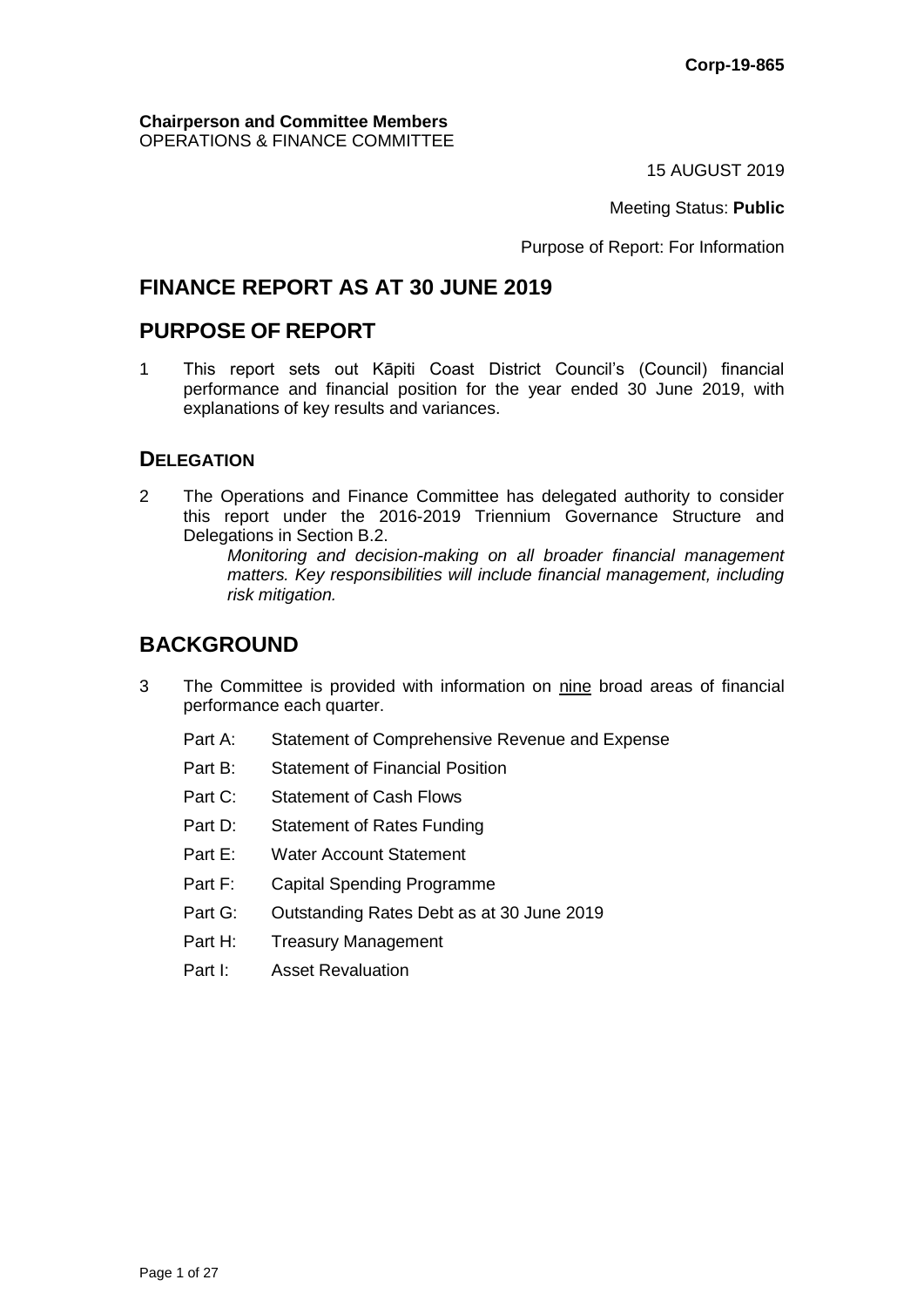# **Part A: Statement of Comprehensive Revenue and Expense**

- 4 The statement of comprehensive revenue and expense covers all of the Council's revenue and expenditure for the reporting period.
- 5 The net position of revenue less expenditure provides the operating surplus or deficit for the reporting period.
- 6 Table 1 below outlines the Council's actual revenue and expenses for the full year ended 30 June 2019.

|                                                                          |               | <b>Full Year 2018/19</b> |           |
|--------------------------------------------------------------------------|---------------|--------------------------|-----------|
| <b>Table 1</b>                                                           | <b>Actual</b> | <b>Budget Variance</b>   |           |
|                                                                          | \$000         | \$000                    | \$000     |
|                                                                          |               |                          |           |
| Rates                                                                    | 64.225        | 63,971                   | 254       |
| Fees and Charges                                                         | 8.907         | 9,422                    | (515)     |
| <b>Grants and Subsidies</b>                                              | 5,878         | 5,691                    | 187       |
| Development and Financial Contributions Revenue                          | 1,536         | 1,076                    | 460       |
| <b>Other Operating Revenue</b>                                           | 1,934         | 434                      | 1,500     |
| Interest Income                                                          | 2,164         | 2,856                    | (692)     |
| <b>Total Income</b>                                                      | 84,644        | 83,450                   | 1,194     |
|                                                                          |               |                          |           |
| Personnel, maintenance & operations                                      | 51,238        | 53,474                   | 2,236     |
| Depreciation and Amortisation                                            | 20.569        | 20,107                   | (462)     |
| <b>Finance Expense</b>                                                   | 9,592         | 10,263                   | 671       |
|                                                                          |               |                          |           |
| <b>Total Expenditure</b>                                                 | 81,399        | 83,844                   | 2,445     |
|                                                                          |               |                          |           |
| <b>Operating (Deficit) / Surplus</b>                                     | 3,245         | (394)                    | 3,639     |
| Unrealised gains/(losses)                                                |               |                          |           |
| Unrealised gain/(loss) on revaluation of financial derivatives           | (8,021)       | (478)                    | (7, 543)  |
| <b>Total unrealised gains/(losses)</b>                                   | (4,776)       | (872)                    | (3,904)   |
| Other comprehensive revenue and expense                                  |               |                          |           |
| Unrealised gain/(loss) from revaluation of property, plant and equipment | 16,906        | 43,367                   | (26, 461) |
| Total Other comprehensive revenue and expense                            | 16,906        | 43,367                   | (26, 461) |
| <b>Total Comprehensive Revenue and Expense</b>                           | 12,130        | 42,495                   | (30, 365) |
|                                                                          |               |                          |           |

#### **Financial performance summary**

- 7 The Council's 2018/19 operating surplus of \$3.25 million is \$3.64 million higher than budget. This includes \$1.19 million more revenue and \$2.45 million less expenditure.
- 8 The higher operating surplus is mainly due to vesting of assets to the Council as a result of subdivision activity, more development and financial contributions revenue than planned, and additional rates revenue due to stronger growth in rateable units after the LTP was approved. It is also due to lower levels of operating expenditure in areas such as personnel, maintenance and general expenses.
- 9 The Council's unrealised loss on revaluation of financial derivatives of \$8.02 million is due to derivative interest rates decreasing since 30 June 2018. There is no intention to realise these fair value changes (whether gains or losses). This is recognised for accounting purposes only and does not represent a cash gain or loss.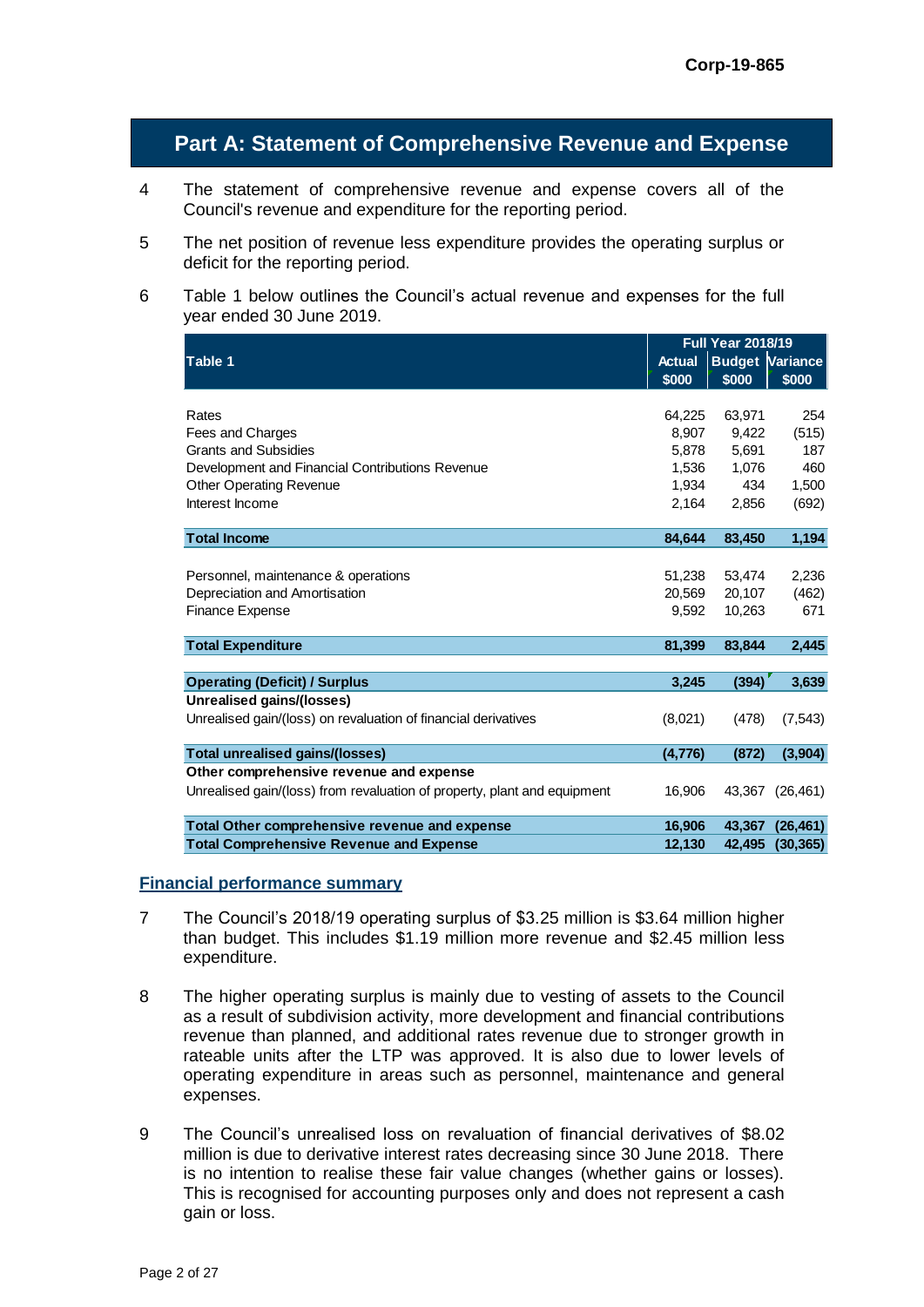# **Revenue performance - commentary**

### 10 **Rates**

| <b>INGRES</b>                |                                                                                                                                                                                                                                                                                |  |
|------------------------------|--------------------------------------------------------------------------------------------------------------------------------------------------------------------------------------------------------------------------------------------------------------------------------|--|
| Description                  | Rates include all rates earned by the Council, including water<br>rates. Rates remissions and rates billed to the Council owned<br>properties are excluded.                                                                                                                    |  |
| <b>Full Year</b><br>Variance | The Council received additional rates revenue from additional<br>property development finalised in June 2018 after the rates<br>were set. This development was in Raumati Beach (6 lots),<br>Paraparaumu (17 lots) and Waikanae (15 lots) and increased<br>rates by \$176,000. |  |
|                              | We also received additional water rates totalling \$140,000<br>which will go to reduce the water account balance.                                                                                                                                                              |  |

## 11 **Fees and charges**

| Description                  | Fees and charges includes all non-rates revenue earned by<br>the Council for providing services to the Community. This<br>also includes fines and penalties charged.           |
|------------------------------|--------------------------------------------------------------------------------------------------------------------------------------------------------------------------------|
| <b>Full Year</b><br>Variance | The lower revenue of \$515,000 was mainly driven by less<br>regulatory income, including building consents and resource<br>consents.                                           |
|                              | The staffing budget in the Regulatory team was managed<br>closely during the year to limit the level of resourcing where<br>possible levels to help offset the reduced income. |

#### 12 **Grants and subsidies**

| Description                  | Includes grants received by the Council for operating and<br>capital spending. The majority of grants revenue is received<br>from (NZTA) for their share of our roading maintenance and<br>capital spending programmes.                        |
|------------------------------|------------------------------------------------------------------------------------------------------------------------------------------------------------------------------------------------------------------------------------------------|
| <b>Full Year</b><br>Variance | The additional \$187,000 of grant funding was due to<br>partnering well with NZTA to optimise the Council's funding.<br>This is mainly due to additional funding for low cost, low risk<br>category projects which were previously not funded. |

## 13 **Development and financial contributions**

| Development and mianual continuutions |                                                                                                                                                                                                                                                                                                                                                                                                                               |  |
|---------------------------------------|-------------------------------------------------------------------------------------------------------------------------------------------------------------------------------------------------------------------------------------------------------------------------------------------------------------------------------------------------------------------------------------------------------------------------------|--|
| Description                           | Financial contributions are levied under the Resource<br>Management Act and cover Reserves Contributions levied on<br>developers at the time of subdivision.<br>Development contributions are levied under the Local<br>Government Act 2002 and cover all key activities except<br>reserves and are levied on developers at the time of<br>subdivision. Developers' contributions to Council works are<br>treated as revenue. |  |
| <b>Full Year</b><br>Variance          | The additional revenue of \$460,000 is due to increased<br>development activity in Waikanae and Otaki.                                                                                                                                                                                                                                                                                                                        |  |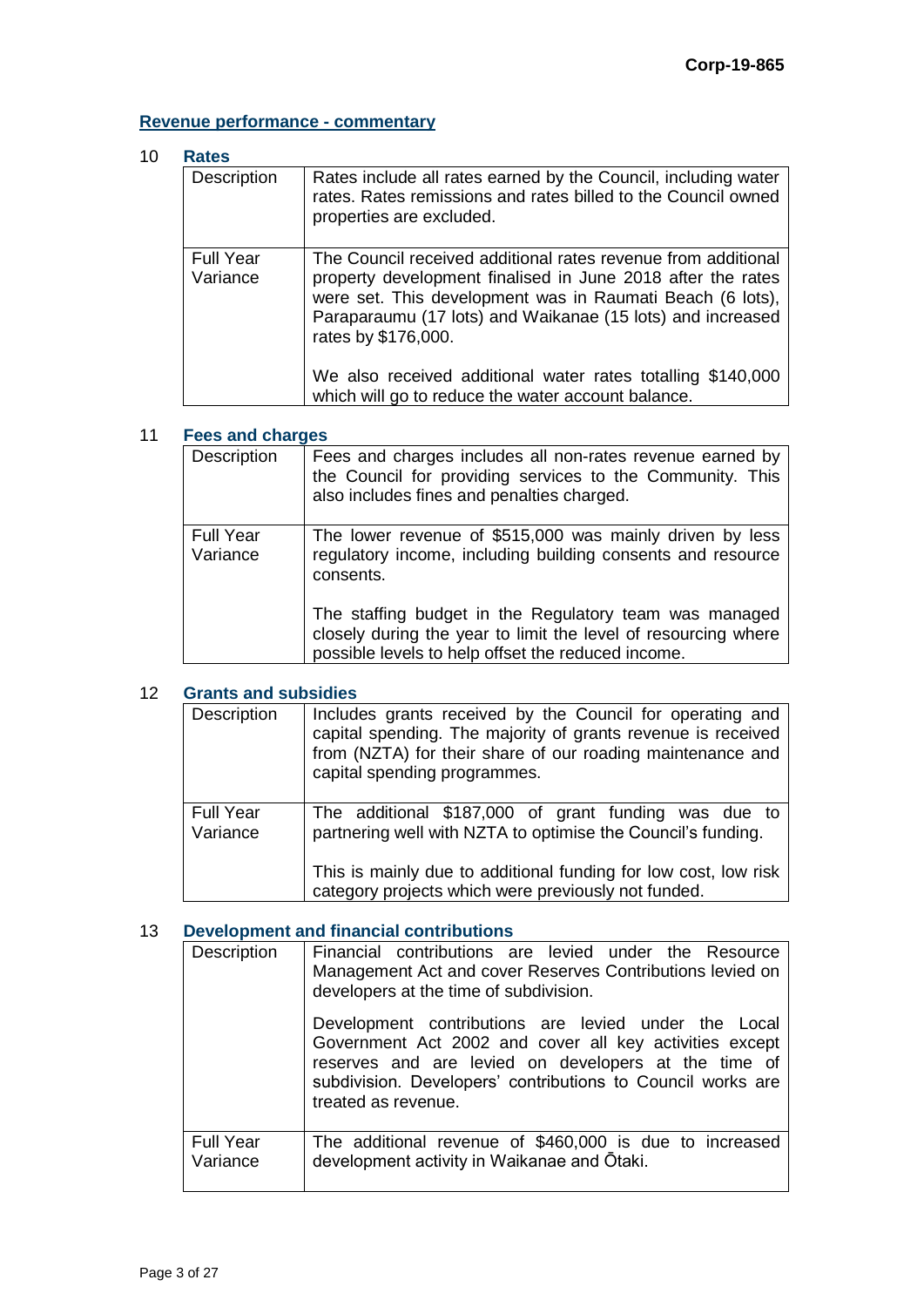### 14 **Other Operating Revenue**

| Description                  | Includes assets vested to the Council, local government<br>petrol tax, donations and/or sponsorship and realised gains<br>on asset disposals. Note also that the value of land vested to<br>the Council as part subdivision activity in any year will be<br>recorded as revenue in that year. |
|------------------------------|-----------------------------------------------------------------------------------------------------------------------------------------------------------------------------------------------------------------------------------------------------------------------------------------------|
| <b>Full Year</b><br>Variance | The additional \$1.50 million of income is mainly due to assets<br>vested to the Council as part of the subdivision process.<br>These mainly relate to Otaki and Waikanae.                                                                                                                    |

#### 15 **Interest income**

| Description                  | Interest income represents the Council's earnings on its term<br>deposits, overnight cash deposits and borrower notes held by<br>the Local Government Funding Agency. |
|------------------------------|-----------------------------------------------------------------------------------------------------------------------------------------------------------------------|
| <b>Full Year</b><br>Variance | The lower interest income of \$692,000 is due to the Council's<br>decision to not progress further with the Kāpiti investment<br>fund.                                |
|                              | Please note that there is a corresponding reduction in interest<br>expense associated with the managed funds.                                                         |

## **Expenditure performance - commentary**

#### 16 **Personnel, maintenance & operations**

| Description                  | Includes personnel expenses, maintenance, business-as-<br>usual Council operating expenses, internal recoveries, grants<br>and other sundry expenses.                                                                       |
|------------------------------|-----------------------------------------------------------------------------------------------------------------------------------------------------------------------------------------------------------------------------|
| <b>Full Year</b><br>Variance | Overall spending on personnel, maintenance and operations<br>was \$2.24 million lower than budgeted. This was due to<br>lower levels of expenditure in the following areas:                                                 |
|                              | Resourcing in the Regulatory Group - \$540,000 of the<br>reduced spending is due to lower resourcing levels in the<br>Planning & Regulatory team during the year in response<br>to lower development and building activity. |
|                              | Maintenance and operations $$1.30$ million – due to lower<br>spending on:                                                                                                                                                   |
|                              | planned earnings from the Kapiti Investment funds due<br>to the Council decision in January to not progress further<br>with the Kāpiti Investment Funds.                                                                    |
|                              | Iwi Management Plan, Environmental Management and<br>$\bullet$<br>enforcement, Coastal adaptation, Management Projects<br>(Place and Space), Community Grants & Projects.                                                   |
|                              | overall maintenance including ICT, and transfer stations<br>overall investigations and Policy & Bylaw works for<br>Water & Wastewater                                                                                       |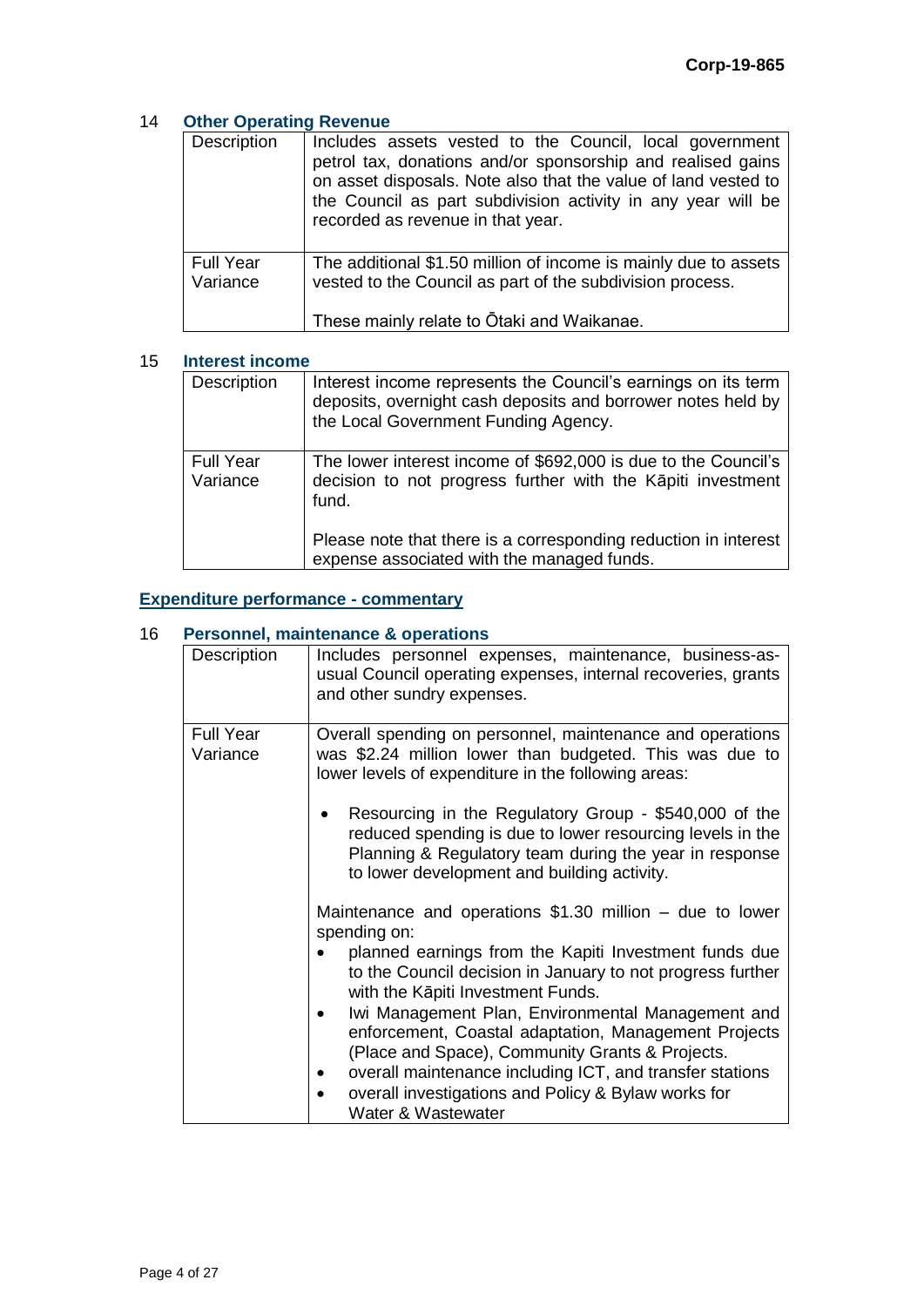#### 17 **Depreciation and amortisation**

| Description                  | Depreciation is the amortisation of the cost of property, plant<br>and equipment and intangible assets currently owned by the<br>Council.                                                                  |
|------------------------------|------------------------------------------------------------------------------------------------------------------------------------------------------------------------------------------------------------|
| <b>Full Year</b><br>Variance | The additional depreciation of \$462,000 is due to the final<br>2017/18 revaluation resulting in higher asset values than<br>expected. These higher values give rise to increased<br>depreciation expense. |

#### 18 **Finance expense**

| Description                  | Interest expense is incurred on borrowings.                                                                                                   |
|------------------------------|-----------------------------------------------------------------------------------------------------------------------------------------------|
| <b>Full Year</b><br>Variance | The lower finance expense of \$671,000 is mainly due to the<br>Council resolving to not progress further with the Kāpiti<br>Investment funds. |

#### **Items reported below the line - commentary**

| 19 |                              | Unrealised gain / (loss) on revaluation of derivatives                                                                                                                                                      |
|----|------------------------------|-------------------------------------------------------------------------------------------------------------------------------------------------------------------------------------------------------------|
|    | Description:                 | 1. The Council recognises its interest rate swaps at fair<br>value on a monthly basis.<br>2. The change in fair value between 1 July 2018 and<br>30 June 2019 is treated as either an unrealised gain (fair |
|    |                              | value has decreased) or an unrealised loss (fair value has<br>increased).                                                                                                                                   |
|    | <b>Full Year</b><br>Variance | \$8.02 million unfavourable to budget because market swap<br>rates are lower compared to opening rates at 1 July 2018.<br>(See Part H: Treasury Management).                                                |

## 20 **Unrealised gain/(loss) from revaluation of property, plant and equipment**

| Description:                       | 1. The Council's asset valuations are performed with<br>sufficient regularity to ensure the carrying amounts are<br>maintained at fair value. All valuations are performed by<br>independent qualified valuers.<br>2. By maintaining asset values at fair value, the Council<br>ensures that it best achieves intergenerational equity<br>whereby ratepayers pay their fair share, and only their fair<br>share, of the assets they use and benefit from. |
|------------------------------------|-----------------------------------------------------------------------------------------------------------------------------------------------------------------------------------------------------------------------------------------------------------------------------------------------------------------------------------------------------------------------------------------------------------------------------------------------------------|
| <b>Full Year</b><br><b>Results</b> | Roading assets have been revalued and have increased by<br>\$18.98 million. In addition, the value of the Waikanae Library<br>and Te Newhanga Kāpiti Community Centre have been<br>adjusted to reflect the current conditions of the buildings.<br>(See Part I: Asset Revaluation for further explanation)                                                                                                                                                |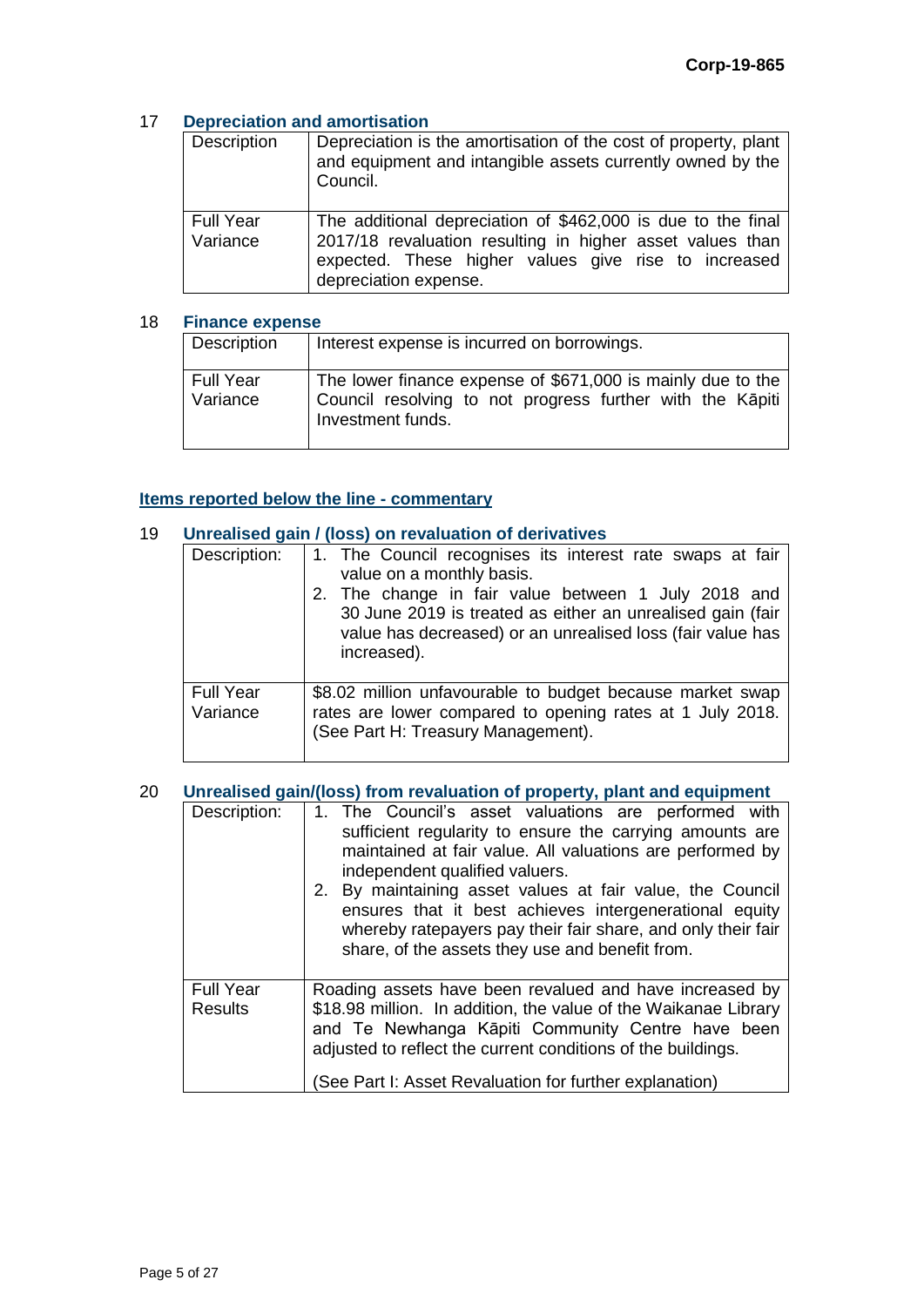| out in Table 2, followed by a summary of the key variances. |                                     | The Council's financial position as at 30 June 2019 and full year budget are set |                          |
|-------------------------------------------------------------|-------------------------------------|----------------------------------------------------------------------------------|--------------------------|
| Table 2                                                     |                                     | 2018/19                                                                          |                          |
|                                                             | <b>Full year</b><br>actual<br>\$000 | <b>Full year</b><br>budget<br>\$000                                              | <b>Variance</b><br>\$000 |
| <b>Assets</b>                                               |                                     |                                                                                  |                          |
| Cash and cash equivalents                                   | 9,086                               | 200                                                                              | 8,886                    |
| Trade and other receivables                                 | 10,520                              | 8,062                                                                            | 2,458                    |
| <b>Inventories</b>                                          | 159                                 | 116                                                                              | 43                       |
| Non-current assets held for sale                            | 761                                 |                                                                                  | 761                      |
| Property, plant and equipment                               | 1,664,078                           | 1,694,609                                                                        | (30,531)                 |
| Forestry assets                                             | 79                                  | 429                                                                              | (350)                    |
| Intangible assets                                           | 980                                 | 2,583                                                                            | (1,603)                  |
| Other financial assets                                      | 53,496                              | 63,755                                                                           | (10, 259)                |
| Loans                                                       | 481                                 | 466                                                                              | 15                       |
| <b>Total assets</b>                                         | 1,739,640                           | 1,770,220                                                                        | (30, 580)                |
| <b>Liabilities</b>                                          |                                     |                                                                                  |                          |
| Trade and other payables                                    | 21,038                              | 19,894                                                                           | (1, 144)                 |
| Employee benefit liabilities                                | 2,038                               | 2,778                                                                            | 740                      |
| Deposits                                                    | 1,119                               | 820                                                                              | (299)                    |
| <b>Borrowings</b>                                           | 210,000                             | 226,175                                                                          | 16,175                   |
| Provisions                                                  | 3,434                               | 4,183                                                                            | 749                      |
| Derivative financial instruments                            | 21,249                              | 11,392                                                                           | (9, 857)                 |
| <b>Total liabilities</b>                                    | 258,878                             | 265,242                                                                          | 6,364                    |
| <b>Public equity</b>                                        |                                     |                                                                                  |                          |
| <b>Accumulated funds</b>                                    | 565,034                             | 565,116                                                                          | 82                       |
| Reserves and special funds                                  | 4,914                               | 3,021                                                                            | (1,893)                  |
| <b>Revaluation reserve</b>                                  | 910,814                             | 936,841                                                                          | 26,027                   |
| <b>Total equity</b>                                         | 1,480,762                           | 1,504,978                                                                        | 24,216                   |
| <b>Total liabilities and equity</b>                         | 1,739,640                           | 1,770,220                                                                        | 30,580                   |

# **Full year Summary**

- 22 The Council's material changes to its financial position since 30 June 2018 were in respect to Property, Plant and Equipment, Other financial assets, Gross borrowings and Derivative financial instruments.
- 23 Property, Plant and Equipment is \$30.5 million unfavourable to budget due to:
	- Lower capital spending of \$7.16 million for the 2018/19 year (See part F: Capital Spending Programme);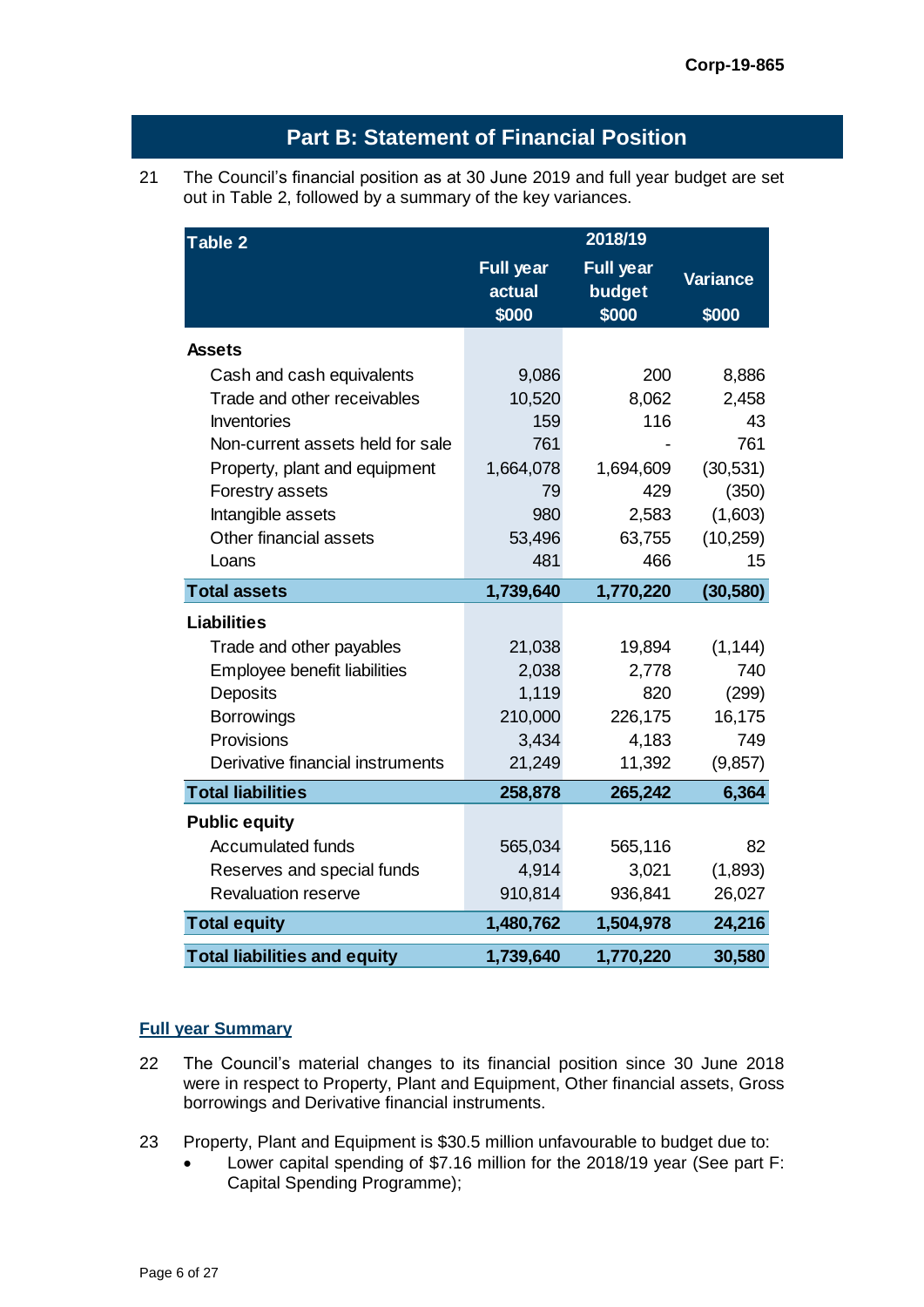- \$31.3 million relates to Land Under Roads (a non-depreciated asset) which was included in the 2018/19 budget. This asset class will now be revalued in 2019/20 with the revaluation of all the Council's other land and building asset classes;
- The reduction in the Property, Plant and Equipment balance was offset by a \$6.72 million higher than planned uplift in the revaluation of Roading assets (See part I: Asset Revaluation)
- 24 Other financial assets are \$10.26 million lower than planned. This is mainly due to the Council not progressing with in the Kapiti Investment Funds (\$20 million), offset by an increase in the level of prefunding (\$10 million).
- 25 Borrowings are \$16.18 million favourable to budget. This is mainly due to the Council not progressing with in the Kapiti Investment Funds (\$20 million).
- 26 Derivative financial instruments are \$9.86 million unfavourable to budget. This is mainly due to the fall in fixed interest rate swap rates since 1 July 2018.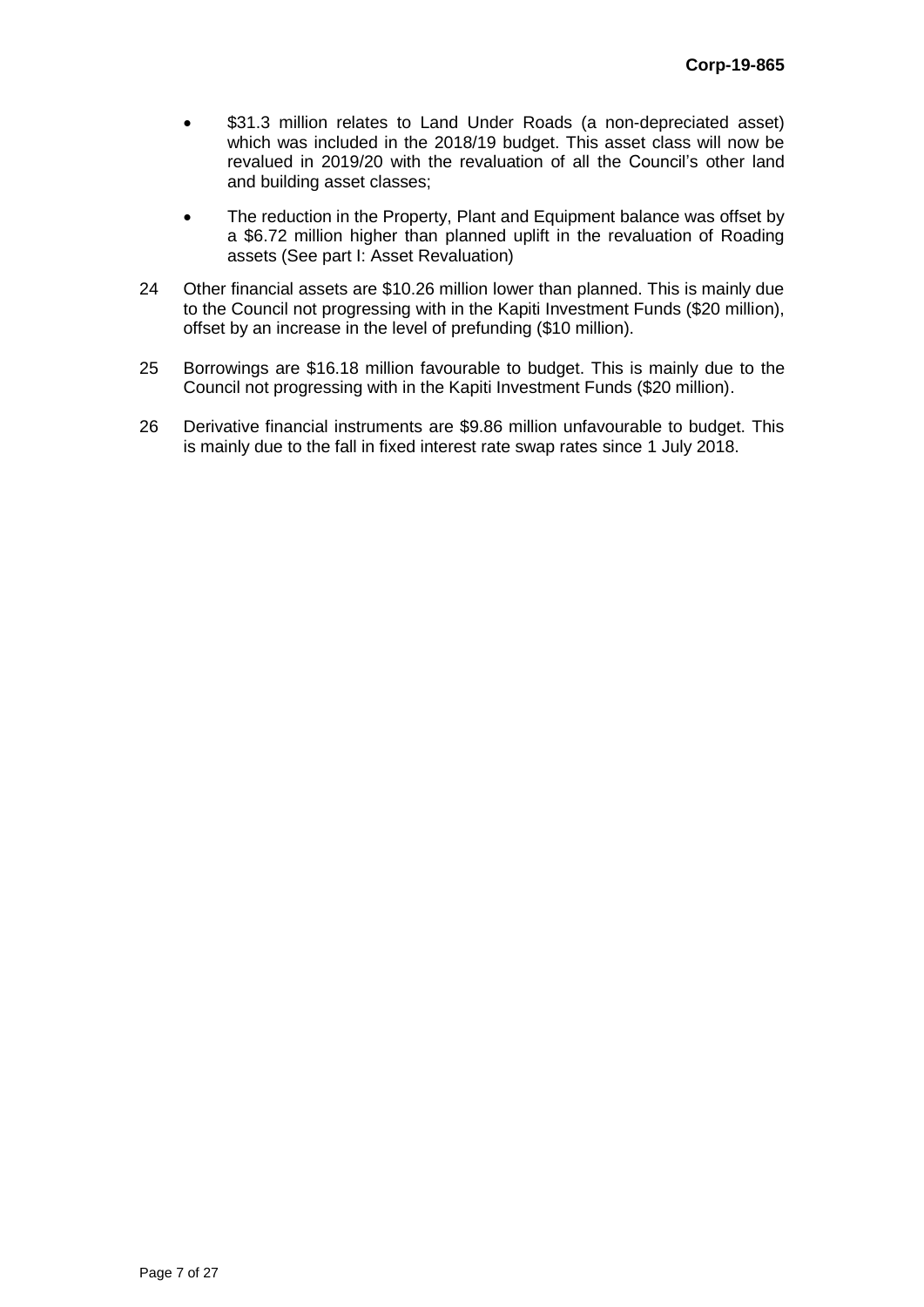# **Part C: Statement of Cash Flows**

#### 27 The Council's cash flow for the year ended 30 June 2019 and full year budget are set out in Table 3, followed by a summary of key variances.

| Table 3                                                                  | 2018/19                |                  |                          |
|--------------------------------------------------------------------------|------------------------|------------------|--------------------------|
|                                                                          | <b>Full year</b>       | <b>Full year</b> | <b>Full Year</b>         |
|                                                                          | <b>Actual</b><br>\$000 | budget<br>\$000  | <b>Variance</b><br>\$000 |
| <b>Cash flows from operating activities</b>                              |                        |                  |                          |
| Cash was provided from:                                                  |                        |                  |                          |
| Kapiti Coast District Council rates                                      | 64,176                 | 64,075           | 101                      |
| Greater Wellington Regional Council Rates                                | 12,202                 |                  | 12,202                   |
| Grants and subsidies - operating                                         | 1,996                  | 1,701            | 295                      |
| Interest received                                                        | 1,538                  | 2,799            | (1,261)                  |
| Charges and fees                                                         | 10,975                 | 10,828           | 147                      |
| GST (net)                                                                | (59)                   | 206              | (265)                    |
|                                                                          | 90,828                 | 79,609           | 11,219                   |
| Cash was applied to:                                                     |                        |                  |                          |
| Payments to employees and suppliers                                      | 50,213                 | 53,589           | (3,376)                  |
| Rates paid to Greater Wellington Regional Council                        | 12,202                 |                  | 12,202                   |
|                                                                          | 62,415                 | 53,589           | 8,826                    |
| Net cash flows from operating activities                                 | 28,413                 | 26,020           | 2,371                    |
| <b>Cash flows from investing activities</b>                              |                        |                  |                          |
| Cash was provided from:                                                  |                        |                  |                          |
| Loan repayment/Term deposit maturities                                   | 51,026                 | 30,631           | 20,395                   |
| Proceeds from sale of property, plant and equipment                      | 747                    |                  | 747                      |
| Proceeds from capital grants                                             | 3,882                  | 3,990            | (108)                    |
|                                                                          | 55,655                 | 34,621           | 21,034                   |
| Cash was applied to:<br>Construction and purchase of property, plant and |                        |                  |                          |
| equipment and intangibles                                                | 22,965                 | 29,439           | (6, 474)                 |
| Purchase of investments                                                  | 51,560                 | 30,000           | 21,560                   |
|                                                                          | 74,525                 | 59,439           | 15,086                   |
| Net cash flows from investing activities                                 | (18, 870)              | (24, 818)        | 729                      |
| <b>Cash flows from financing activities</b>                              |                        |                  |                          |
| Cash was provided from:                                                  |                        |                  |                          |
| Short-term borrowings                                                    | 34,772                 |                  | 34,772                   |
| Long-term borrowings                                                     | 35,000                 | 38,856           | (3,856)                  |
|                                                                          | 69,772                 | 38,856           | 30,916                   |
| Cash was applied to:                                                     |                        |                  |                          |
| Interest on borrowings                                                   | 9,509                  | 10,058           | (549)                    |
| Short-term borrowings                                                    | 34,772                 |                  | 34,772                   |
| Long-term borrowings                                                     | 30,000                 | 30,000           |                          |
|                                                                          | 74,281                 | 40,058           | 34,223                   |
| Net cash flows from financing activities                                 | (4,509)                | (1, 202)         | (3, 100)                 |
| Net increase/(decrease) in cash and cash equivalents                     | 5,034                  |                  | 5,034                    |
| Add total cash and cash equivalents at 1 July 2018                       | 4,052                  | 200              | 3,852                    |
| Total cash and cash equivalents                                          | 9,086                  | 200              | 8,886                    |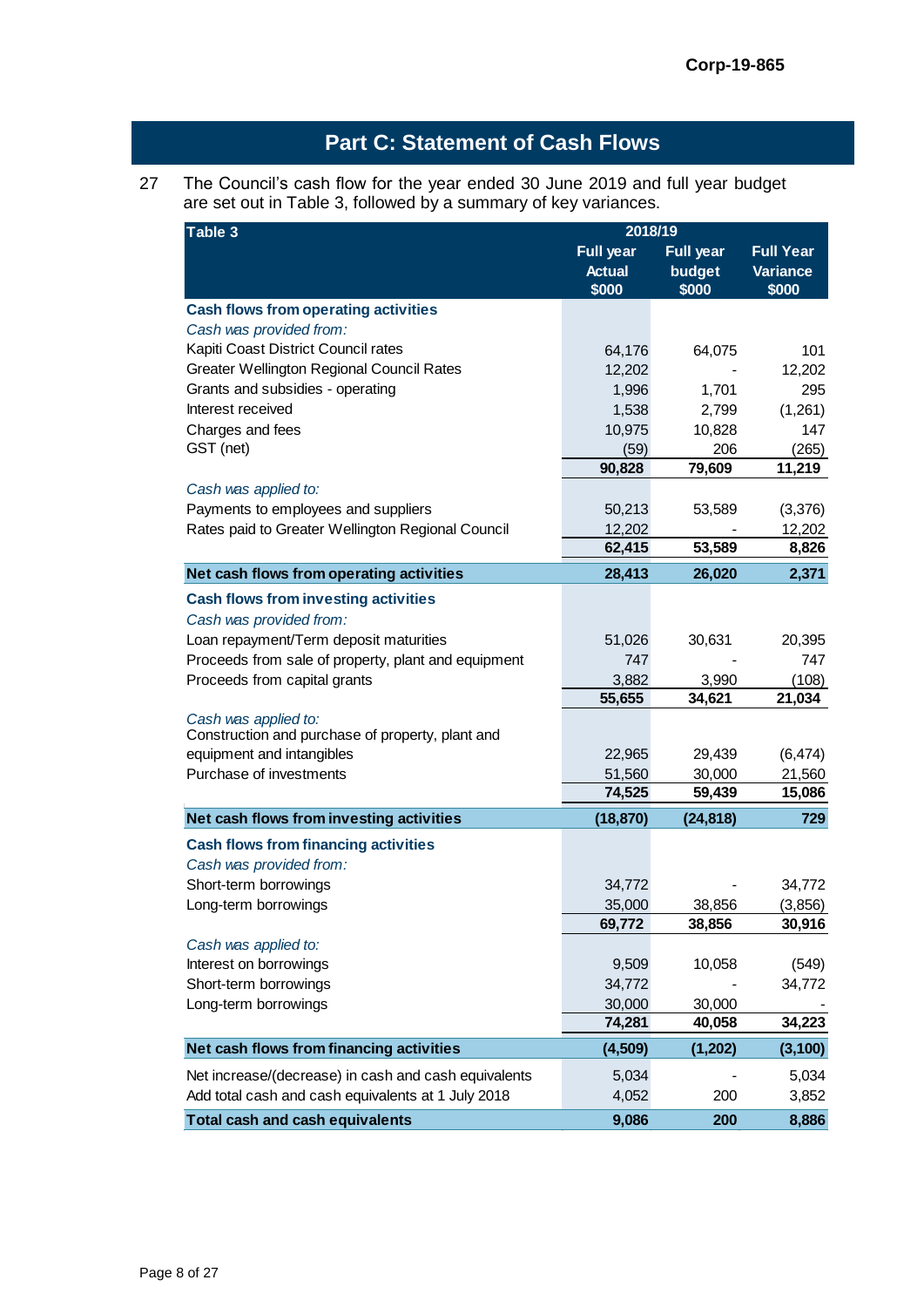#### **Full year Summary**

- 28 The Council's cash on hand as at 30 June 2019 was \$9.09 million. This is \$8.89 million more than planned. This is mainly due to:
	- Surplus cash of \$5million that was placed on short term deposit (maturing September 2019), for the part payment of 2018/19 capital works falling due in the early part of the 2019/20 financial year;
	- Receipt of NZTA grant of \$931,000 on the last business day in June; and
	- \$3.14 million was kept on call for year-end supplier payments due early July 2019.
- 29 The Council's material changes to its cash flow management for the year ended 30 June 2019 were:
	- \$35 million of new long term debt was issued during the year;
	- \$51 million of funds were placed on fixed term deposit (\$35 million new debt and \$16 million surplus cash) during the year;
	- \$30 million of long term debt matured during March 2019;
	- \$50.5 million of term deposits matured (\$30 million prefunded for the repayment of the debt maturity and \$20.5 million of surplus cash that was placed on fixed deposit); and
	- \$22.97 million was paid in relation to the Council's capital expenditure programme.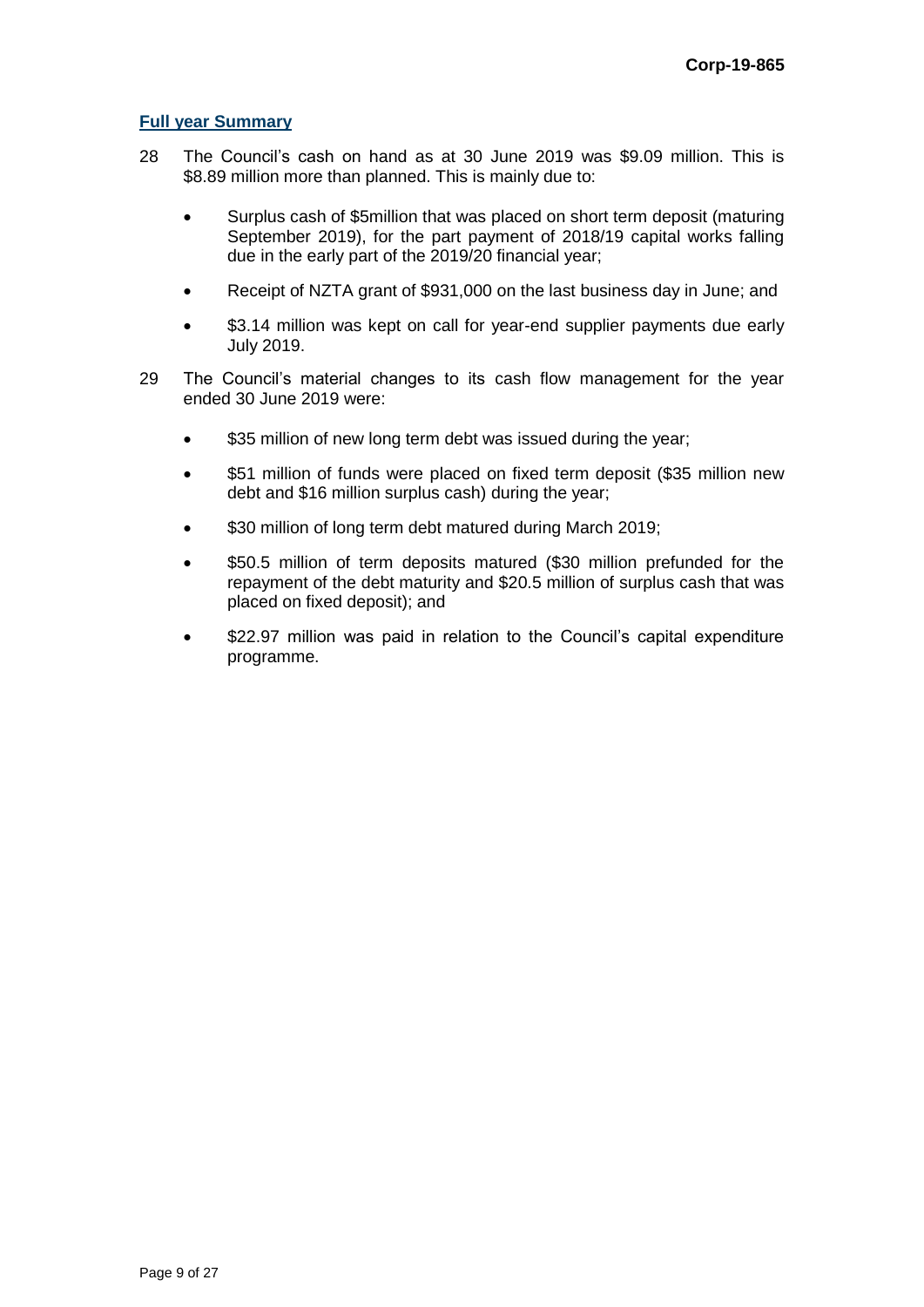# **Part D: Statement of Rates Funding**

- 30 The rates surplus/(deficit) is different to the operating surplus/(deficit) per the Statement of Comprehensive Revenue and Expense as shown on page 2, due to the following:
	- operating surplus/(deficit) covers all of the Council's operating revenue and expense from all funding sources, including vested assets.
	- the rates surplus/(deficit) only covers the Council's revenue and expenses that are rates funded.
- 31 Table 4 below details the actual rates funding surplus/(deficit) for the year ending 30 June 2019.

|                                                                   |                 | <b>Full Year 2018/19</b> |                          |
|-------------------------------------------------------------------|-----------------|--------------------------|--------------------------|
| Table 4                                                           | Actual<br>\$000 | <b>Budget</b><br>\$000   | <b>Variance</b><br>\$000 |
| <b>Operating (deficit)/surplus</b>                                | 3,245           | (395)                    | (3,640)                  |
| Adjusted by income and expenditure not funded by rates:           |                 |                          |                          |
| <b>Less:</b> Net Expenditure funded by reserves and special funds | (221)           | 58                       | 279                      |
| <b>Less:</b> Capital funding and vesting of assets                | (5, 117)        | (3,607)                  | 1,510                    |
| <b>Less:</b> Gain/Loss on Sale of Assets                          | (61)            |                          | 61                       |
| <b>Add:</b> Revaluation of Council's assets                       | 30              |                          | (30)                     |
| <b>Add:</b> Unfunded Depreciation                                 | 3,868           | 3,868                    | (0)                      |
| Underlying net rates surplus/(deficit)                            | 1,744           | (76)                     | (1,820)                  |
| Represented by:                                                   |                 |                          |                          |
| Water account surplus                                             | 864             | 395                      | (469)                    |
| Net underspend across the organisation                            | 880             | (471)                    | (1,351)                  |
| Rates surplus / (deficit)                                         | 1,744           | (76)                     | (1,820)                  |

- 32 The full year actual rates surplus of \$1.74 million is mainly due to partnering well with New Zealand Transport Agency (NZTA) to optimise our funding and reducing our energy costs through the LED streetlight conversion as well as lower net costs of our water activity for the year.
- 33 This year's rates funding surplus can be used to either reduce rates in future years, or further pay back borrowings. The surplus in the water activity has been applied to reduce the balance in the water account (See part E: Water Account Statement)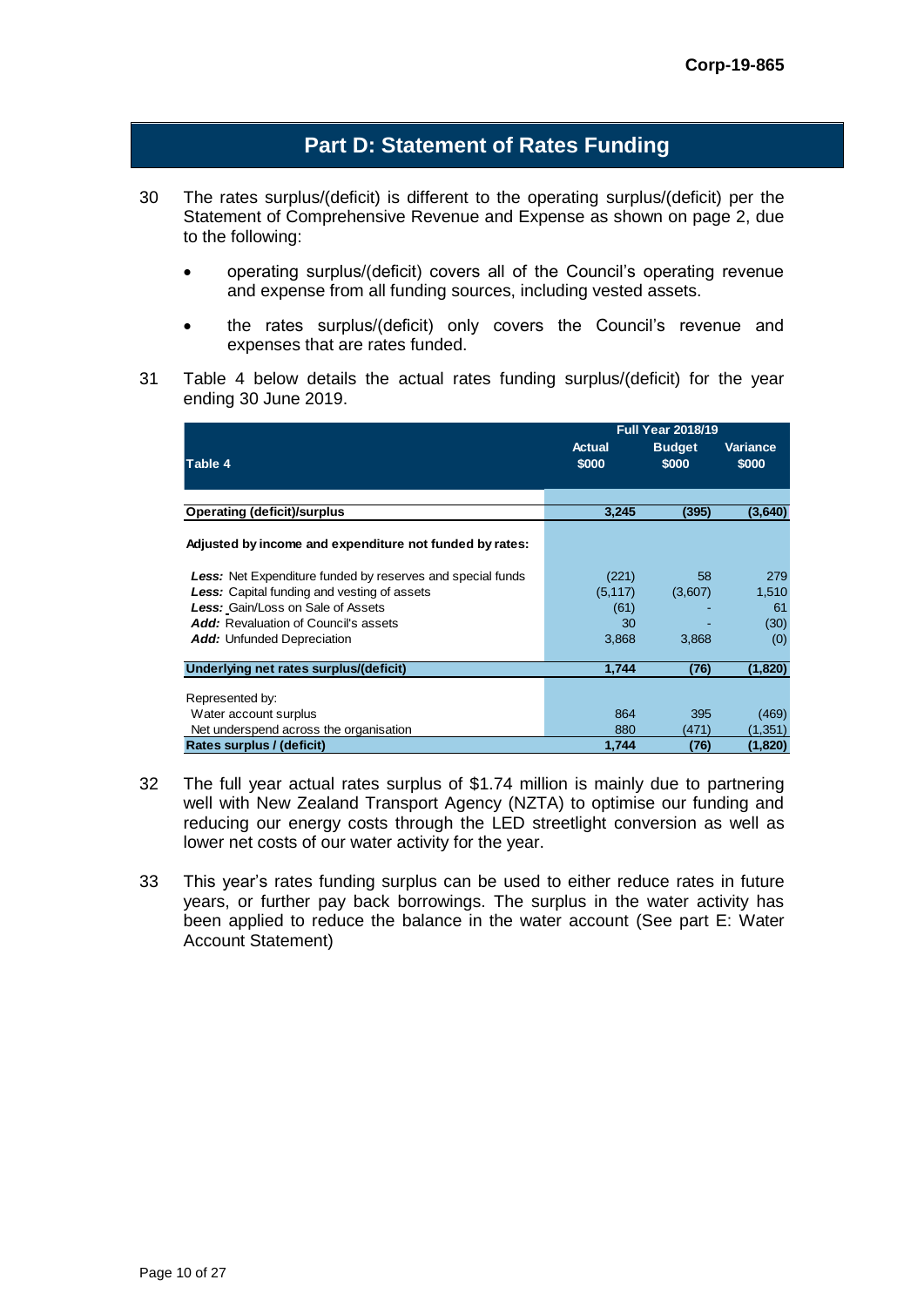# **Part E: Water Account Statement**

- 34 The Council's water account since water meters were introduced in 2014 captures the total cost of supplying potable water. This includes reticulation and treatment. Ideally the total cost of supplying potable water is fully recovered by fixed and metered water supply rates each year. The water account is a closed account. This means that any surpluses will be held within the account to fund future costs of providing water. Conversely any deficits will need to be recovered from future water charges.
- 35 Water usage is expected to take a number of years to normalise as districtwide water meter charging for all residential properties commenced from July 2014. Therefore, the Council needs to carefully monitor usage trends to best determine what charges are necessary to fully recover the total costs of providing a treated water supply.
- 36 The water account is currently in surplus. The Council has been adjusting prices gradually over several years, rather than in a larger amount in a single year. The Council plans to gradually increase the annual water supply rates, to a level that recovers the full cost of providing this service across the District within the next five (or more) years.
- 37 The Council's water revenue currently covers expenditure for the 2018/19 financial year.



- 38 The table below outlines the water account position. At the end of 2018/19, the deficit is now \$0.5 million, compared to the budgeted \$1.0 million deficit. The additional surplus is likely to lead to the water account deficit being nil by 30 June 2021, which is two years earlier than originally planned.
- 39 Current year water surplus is largely due to underspending in condition assessments, and maintenance within the Water activity.

| Table 5                        | <b>Actual</b><br>\$m | <b>Actual</b><br>$\mathsf{sm}$ | <b>Actual</b><br>\$m | <b>Actual</b><br>$\mathsf{sm}$ | <b>Actual</b><br>\$m | <b>Budget</b><br>\$m | 2014/15 2015/16 2016/17 2017/18 2018/19 2018/19 2019/20 2020/21<br><b>Budget</b><br>\$m | <b>Budget</b><br>\$m |
|--------------------------------|----------------------|--------------------------------|----------------------|--------------------------------|----------------------|----------------------|-----------------------------------------------------------------------------------------|----------------------|
| Cost of providing water        | 8.1                  | 8.0                            | 8.5                  | 8.3                            | 8.0                  | 8.4                  | 8.7                                                                                     | 9.6                  |
| Water rates revenue            | 7.6                  | 7.6                            | 7.8                  | 8.6                            | 8.9                  | 8.8                  | 9.1                                                                                     | 9.7                  |
| Annual surplus/(deficit)       | (0.5)                | (0.3)                          | (0.7)                | 0.2                            | 0.9                  | 0.4                  | 0.4                                                                                     | 0.1                  |
| Balance of water account       | (0.5)                | (0.8)                          | (1.6)                | (1.4)                          | (0.5)                | (1.0)                | (0.1)                                                                                   | (0.0)                |
| Variable Price (Including GST) | \$0.95               | \$0.99                         | \$1.04               | \$1.09                         | \$1.14               | \$1.14               | \$1.19                                                                                  | \$1.24               |
| Fixed Price (Including GST)    | \$189                | \$190                          | \$199                | \$207                          | \$215                | \$215                | \$222                                                                                   | \$233                |
| <b>Fixed Portion</b>           | 54%                  | 55%                            | 57%                  | 54%                            | 54%                  | 55%                  | 55%                                                                                     | 55%                  |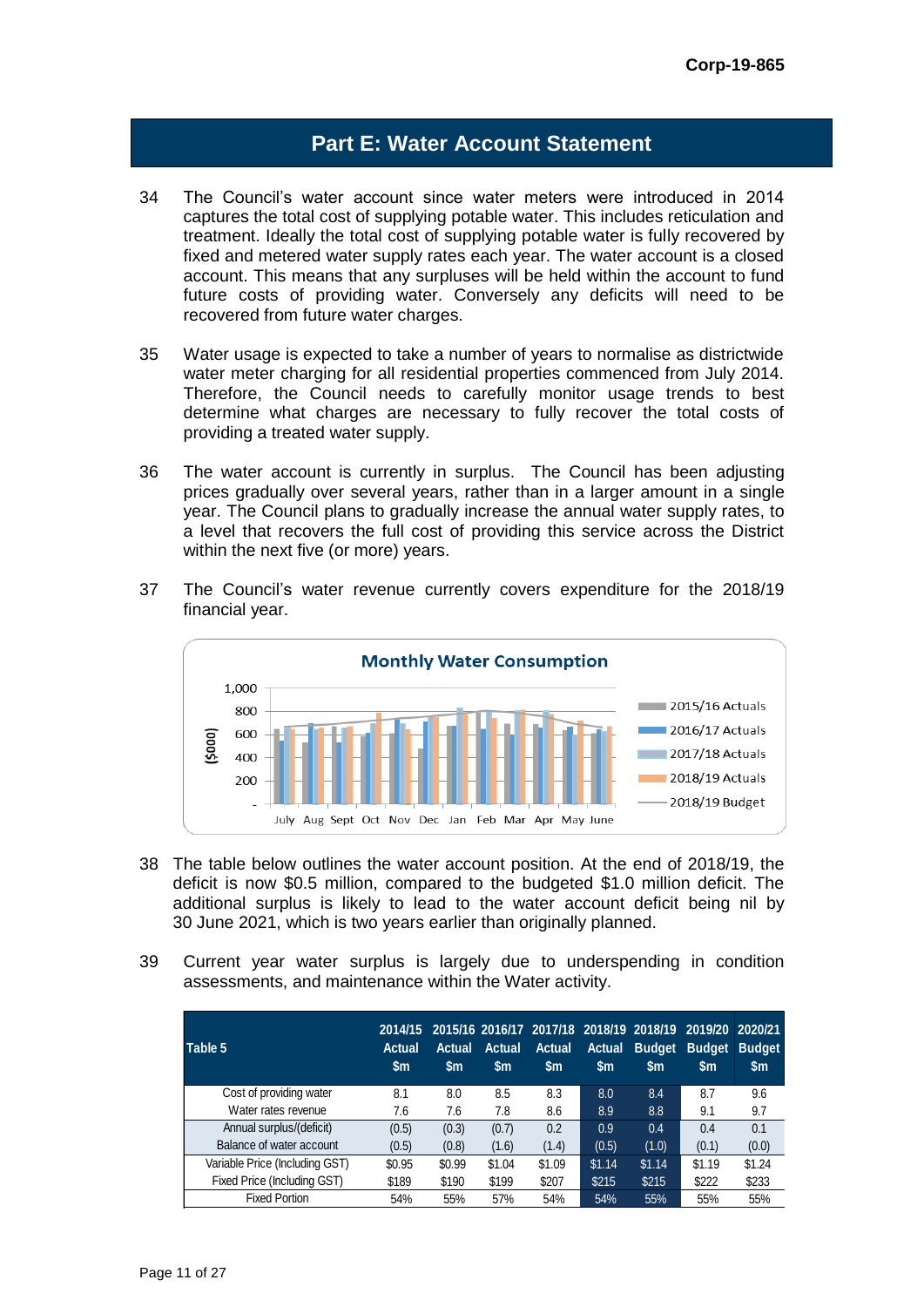40 The chart below outlines the cost of providing water services each year, compared with the water rates revenue received. From 2017/18, we have been fully covering the annual cost of providing water services and are gradually increasing water rates to ensure that the full cost of providing water services is recovered.

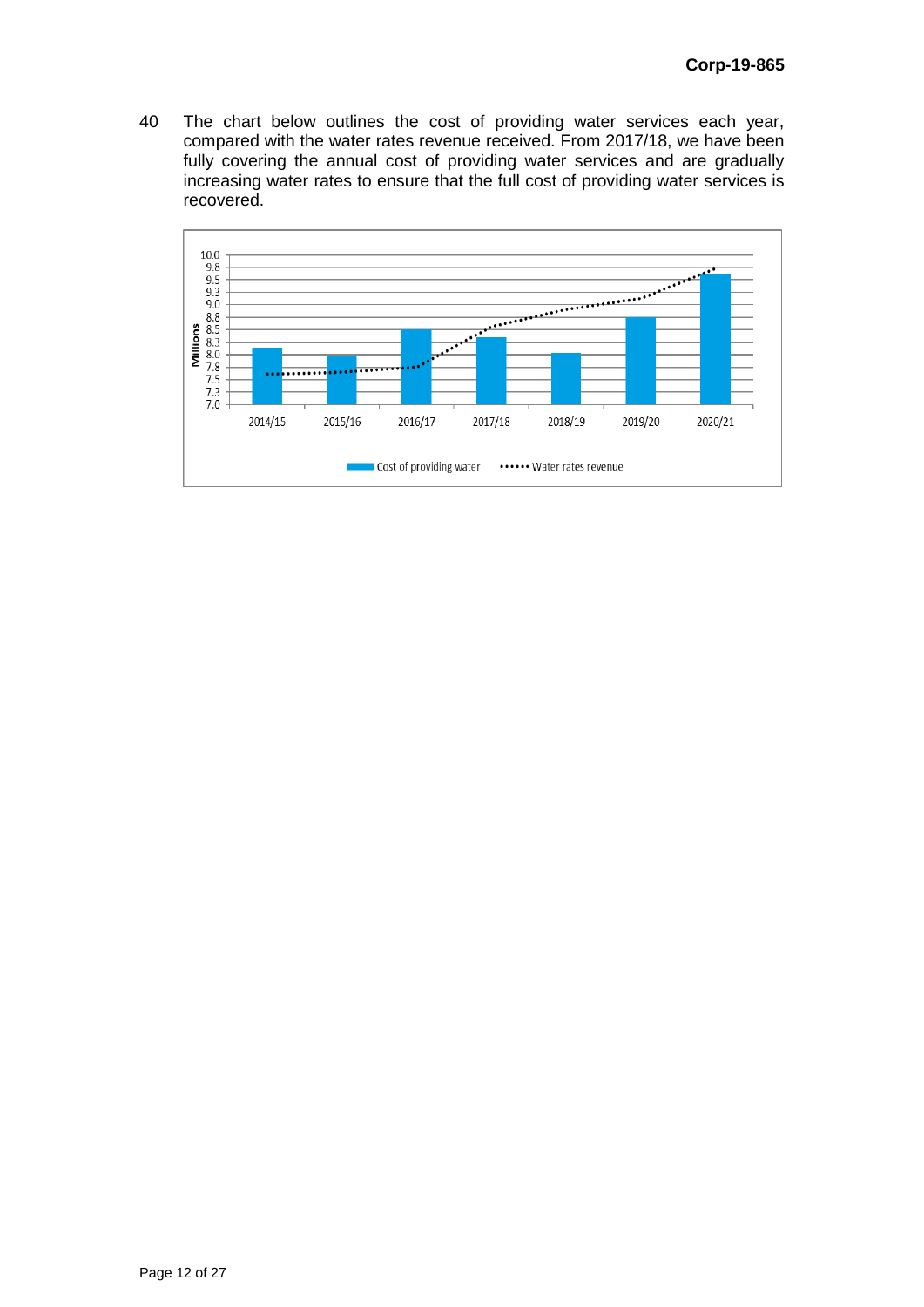# **Part F: Capital Spending Programme**

41 A summary of our capital spending programme for 2018/19 is shown by activity against the full year budget in Table 5 below.

|                                                      | <b>Full Year 2018/19</b> |               |                                     |                                                                      |                                                                              |                                               |  |  |
|------------------------------------------------------|--------------------------|---------------|-------------------------------------|----------------------------------------------------------------------|------------------------------------------------------------------------------|-----------------------------------------------|--|--|
| Table 6                                              | Actual                   | <b>Budget</b> | <b>Variance to</b><br><b>Budget</b> | <b>Revised</b><br><b>Proposed</b><br><b>Carryovers</b><br>to 2019/20 | <b>Revised</b><br><b>Proposed</b><br><b>Carryovers</b><br>to future<br>years | <b>Variance</b><br>after<br><b>Carryovers</b> |  |  |
|                                                      | \$000                    | \$000         | \$000                               | \$000                                                                | \$000                                                                        | \$000                                         |  |  |
| Access and Transport                                 | 7.316                    | 9,155         | 1,839                               | 905                                                                  |                                                                              | 934                                           |  |  |
| Coastal Management                                   | 1,994                    | 1,894         | (100)                               |                                                                      |                                                                              | (100)                                         |  |  |
| Community Facilities and<br><b>Community Support</b> | 1,382                    | 1,504         | 122                                 | 655                                                                  |                                                                              | (533)                                         |  |  |
| Corporate                                            | 804                      | 1,122         | 318                                 | 334                                                                  |                                                                              | (16)                                          |  |  |
| Economic Development                                 | 2,872                    | 2,553         | (319)                               | 246                                                                  |                                                                              | (565)                                         |  |  |
| Governance and Tangata<br>Whenua                     | 91                       | 116           | 25                                  |                                                                      |                                                                              | 25                                            |  |  |
| Parks and Open Spaces                                | 1,630                    | 2,152         | 522                                 | 333                                                                  | $\overline{\phantom{0}}$                                                     | 189                                           |  |  |
| <b>Recreation and Leisure</b>                        | 1,217                    | 3,684         | 2,467                               | 1,755                                                                |                                                                              | 712                                           |  |  |
| <b>Regulatory Services</b>                           | 24                       | 20            | (4)                                 | 162                                                                  |                                                                              | (166)                                         |  |  |
| Solid Waste                                          | 346                      | 586           | 240                                 |                                                                      |                                                                              | 240                                           |  |  |
| Stormwater Management                                | 2,562                    | 2,556         | (6)                                 | $\overline{\phantom{0}}$                                             |                                                                              | (6)                                           |  |  |
| Wastewater Management                                | 823                      | 2,482         | 1.659                               | 194                                                                  | 921                                                                          | 544                                           |  |  |
| Water Management                                     | 1,496                    | 1,896         | 400                                 |                                                                      | 404                                                                          | (4)                                           |  |  |
| <b>Totals</b>                                        | 22,557                   | 29,720        | 7,163                               | 4,583                                                                | 1,325                                                                        | 1,255                                         |  |  |

- 42 The Council completed \$22.56 million of the \$29.7 million capital works program for 2018/19 (76%). The proposed carry-forwards from 2018/19 into 2019/20 and future years is outlined in the next table.
- 43 The Activity Reports 1 March June 2019 (Corp-19-868) contains more detailed information about the spending variations at the activity level.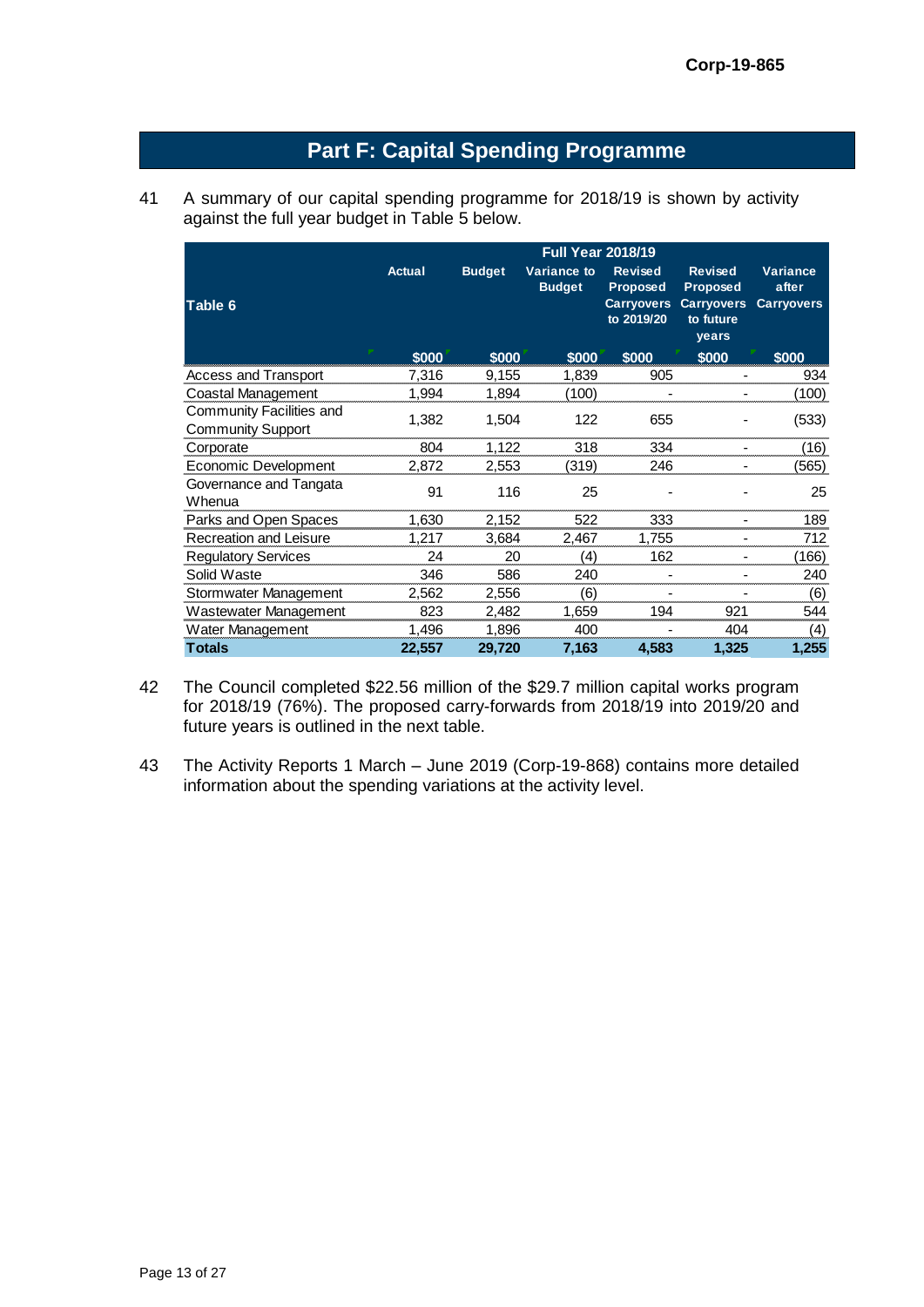# 44 It is proposed that capital expenditure of \$5.91 million will be carried over from 2018/19 to 2019/20 and future years, as outlined below.

**2018/19 Revised indicative Capital Expenditure Carry-forwards:**

| <b>Project</b>                                               | <b>Full</b><br>Year<br>2018/19<br><b>Actual</b><br>(\$000) | <b>Full</b><br>Year<br>2018/19<br><b>Budget</b><br>(\$000) | Variance<br>(\$000) | Carry-<br>forwards<br>to<br>2019/20<br>approved<br>in Q3<br>(\$000) | Carry-<br>forwards to<br>future<br>years<br>approved<br>in Q3<br>(\$000) | <b>Revised</b><br>carry-<br>forwards to<br>2019/20<br>(\$000) | <b>Revised</b><br>carry-<br>future<br>years<br>(\$000) | forwards to Explanation                                                                                                                                                                                                                                                                                                                                                                                                                                                                                   |
|--------------------------------------------------------------|------------------------------------------------------------|------------------------------------------------------------|---------------------|---------------------------------------------------------------------|--------------------------------------------------------------------------|---------------------------------------------------------------|--------------------------------------------------------|-----------------------------------------------------------------------------------------------------------------------------------------------------------------------------------------------------------------------------------------------------------------------------------------------------------------------------------------------------------------------------------------------------------------------------------------------------------------------------------------------------------|
| <b>Aerial Photo Update</b>                                   |                                                            | 41                                                         | 41                  | 41                                                                  |                                                                          | 41                                                            |                                                        | This project was delayed due to other project priorities, and current weather<br>conditions are not suitable for a flyover. This project will be rescheduled to<br>take place next summer.                                                                                                                                                                                                                                                                                                                |
| <b>Animal Management Centre</b>                              | 24                                                         | 20                                                         | (4)                 | 162                                                                 |                                                                          | 162                                                           |                                                        | Work on the Animal Shelter is expected to cost \$275k in total. There is<br>currently \$95k budgeted over 2 years (\$20k in 2018/19 and \$75k in<br>2020/21). The work is scheduled to be completed in 2019/20, so the funds<br>in 2020/21 need to be brought forward with additional \$162k as carryover.                                                                                                                                                                                                |
| <b>EQP Building Remedial Work</b>                            | 191                                                        | 409                                                        | 218                 | 123                                                                 |                                                                          | 123                                                           |                                                        | EQP component of Paraparaumu Memorial Hall delayed due to staff<br>resources being redirected to other urgent capital projects.                                                                                                                                                                                                                                                                                                                                                                           |
| Fixture & Fittings - Access control system<br>(Districtwide) | 6                                                          | 108                                                        | 101                 | 101                                                                 |                                                                          | 101                                                           |                                                        | Project has been delayed because staff resources had been redirected to<br>other urgent capital projects.                                                                                                                                                                                                                                                                                                                                                                                                 |
| Kāpiti College Performing Arts Centre                        |                                                            | 1,600                                                      | 1,600               | 1,600                                                               |                                                                          | 1,600                                                         |                                                        | Capital contribution payment to Kāpiti Performing Arts Centre is due on<br>completion. Funding is not required until January 2020.                                                                                                                                                                                                                                                                                                                                                                        |
| <b>Mahara Gallery</b>                                        | 222                                                        | 200                                                        | (22)                | 6                                                                   |                                                                          |                                                               |                                                        | No funds to carryover as fully spent.                                                                                                                                                                                                                                                                                                                                                                                                                                                                     |
| <b>Mountains to Sea</b>                                      |                                                            | 10                                                         | 10                  | 10                                                                  |                                                                          | 10                                                            |                                                        | Delayed due to project partners (D.O.C and Iwi) needing to establish a<br>partnership arrangement as a foundation for the project.                                                                                                                                                                                                                                                                                                                                                                        |
| Otaki Beach Development                                      |                                                            | 52                                                         | 52                  | 52                                                                  |                                                                          | 52                                                            |                                                        | More time required to complete road stopping process associated with the<br>project.                                                                                                                                                                                                                                                                                                                                                                                                                      |
| Otaki Service Centre/Museum                                  |                                                            | 31                                                         | 30                  | 31                                                                  |                                                                          | 30                                                            |                                                        | Unspent funds to be spent on EQP in 2019/20.                                                                                                                                                                                                                                                                                                                                                                                                                                                              |
| <b>Otaki Theatre Renewals</b>                                | 3                                                          | 50                                                         | 48                  | 48                                                                  |                                                                          | 48                                                            |                                                        | Subject to building condition survey, the work did not occur in 2018/19.<br>Remediation plan needs to go to Council.                                                                                                                                                                                                                                                                                                                                                                                      |
| Paraparaumu Community Centre                                 | 4                                                          | 147                                                        | 144                 | 146                                                                 |                                                                          | 144                                                           |                                                        | Developing options for ongoing Community needs in Paraparaumu Ward,<br>Council decision to continue is required.                                                                                                                                                                                                                                                                                                                                                                                          |
| Paraparaumu Escarpment                                       |                                                            | 203                                                        | 203                 | 201                                                                 |                                                                          | 201                                                           |                                                        | KiwiRail have indicated they are not in a position to commence work this<br>financial year.                                                                                                                                                                                                                                                                                                                                                                                                               |
| Paraparaumu Memorial Hall                                    | 65                                                         | 260                                                        | 195                 | 183                                                                 |                                                                          | 183                                                           |                                                        | Detailed drawings completed ready for building consent. Developing<br>options for ongoing Community needs in Paraparaumu Ward, Council<br>decision to continue is required.                                                                                                                                                                                                                                                                                                                               |
| Paraparaumu WWTP Consent                                     | 21                                                         | 215                                                        | 194                 | 194                                                                 |                                                                          | 194                                                           |                                                        | The professional services contract for the consenting of discharges from the<br>Paraparaumu Wastewater Treatment Plant (WWTP) is underway. Iwi<br>engagement has been sought to shape and finalise the planning stage. This<br>has progressed slowly and the work programmed for this year has not been<br>able to be completed. The project is now on hold amid concerns that<br>excessive advancement of governance and work stream planning will effect<br>stakeholder (especially lwi) relationships. |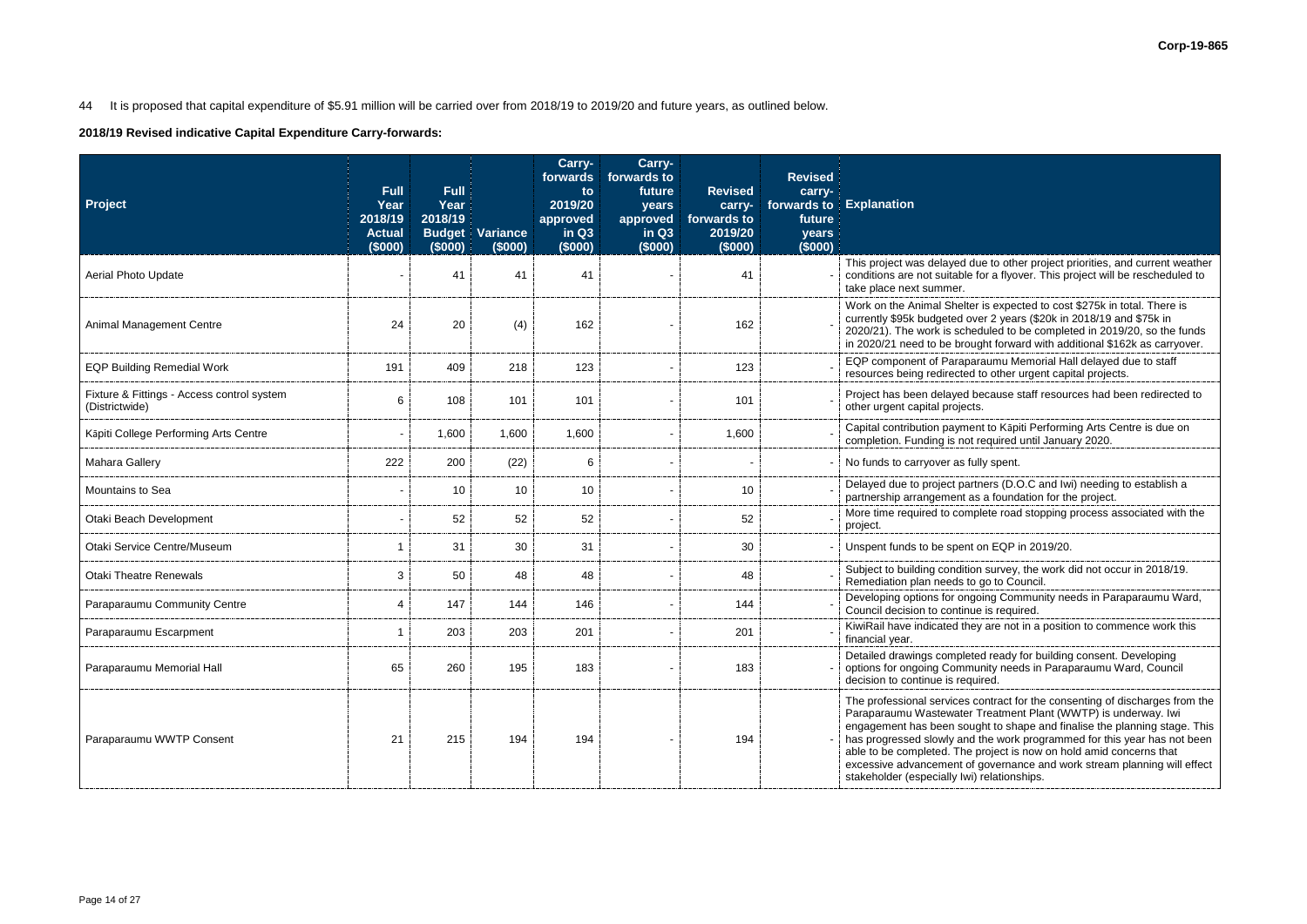| Project                                     | <b>Full</b><br>Year<br>2018/19<br><b>Actual</b><br>(\$000) | <b>Full</b><br>Year<br>2018/19<br><b>Budget</b><br>(\$000) | Variance<br>(\$000) | Carry-<br>forwards<br>to<br>2019/20<br>approved<br>in Q3<br>(\$000) | Carry-<br>forwards to<br>future<br>years<br>approved<br>in Q3<br>(\$000) | <b>Revised</b><br>carry-<br>forwards to<br>2019/20<br>(\$000) | <b>Revised</b><br>carry-<br>future<br>years<br>(\$000) | forwards to Explanation                                                                                                                                                                                                                                                                                                                                                                |
|---------------------------------------------|------------------------------------------------------------|------------------------------------------------------------|---------------------|---------------------------------------------------------------------|--------------------------------------------------------------------------|---------------------------------------------------------------|--------------------------------------------------------|----------------------------------------------------------------------------------------------------------------------------------------------------------------------------------------------------------------------------------------------------------------------------------------------------------------------------------------------------------------------------------------|
| <b>Public Art Acquisition</b>               | 24                                                         | 141                                                        | 117                 | 107                                                                 |                                                                          | 107                                                           |                                                        | Commencement on design work on the art installation in Maclean Park has<br>been delayed due to issues with undertaking the relevant consultation with<br>local Iwi                                                                                                                                                                                                                     |
| Ratanui Roundabout                          | 342                                                        | 364                                                        | 22                  | 750                                                                 | 750                                                                      | 750                                                           | 750                                                    | Ratanui Roundabout (\$602k funded from SH1 revocation and \$148k from<br>additional NZTA funding received in 2018/19)                                                                                                                                                                                                                                                                  |
| <b>SH1 Revocation Funding</b>               | 311                                                        | 1,779                                                      | 1,469               | 298                                                                 | 750                                                                      | 155                                                           | 750                                                    | SH1 revocation Category 1 work is 100% funded & delivered by NZTA,<br>Category 2 is 50/50 split between Council and NZTA, and Category 3 is<br>100% Council funded. NZTA have incurred delays delivering Category 1<br>revocation work and has therefore, impacted when Council can start<br>Category 2 and 3. Note that the balance of this budget is being spent in<br>Town Centres. |
| <b>Strategic Land Purchases</b>             | 517                                                        | 763                                                        | 246                 | 677                                                                 |                                                                          | 246                                                           |                                                        | Unspent capital funds required for future property acquisitions.                                                                                                                                                                                                                                                                                                                       |
| Waikanae Beach Hall                         | $\Omega$                                                   | 21                                                         | 21                  | 21                                                                  |                                                                          | 21                                                            |                                                        | Subject to building condition survey, the work did not occur in 2018/19.<br>Remediation plan needs to go to Council.                                                                                                                                                                                                                                                                   |
| Waikanae Duplicate Rising Main              | (190)                                                      | 971                                                        | 1,161               |                                                                     | 921                                                                      |                                                               | 921                                                    | The project is delayed due to unresolved land ownership sign off for the pipe<br>alignment in the M2PP corridor. This budget has been carried over into<br>2020/21.                                                                                                                                                                                                                    |
| <b>Waikanae Hall Renewals</b>               |                                                            | 53                                                         | 53                  | 53                                                                  |                                                                          | 53                                                            |                                                        | Subject to building condition survey, the work did not occur in 2018/19.<br>Remediation plan needs to go to Council.                                                                                                                                                                                                                                                                   |
| <b>Waikanae Memorial Park Tennis Courts</b> |                                                            | 71                                                         | 70                  | 70                                                                  |                                                                          | 70                                                            |                                                        | The project has been delayed due to unsuccessful contractor negotiations<br>with lead tenderer. Contractor availability now falls in winter months where<br>there are weather issues (cracking risks). The work is recommend to occur<br>during warmer months so that no direct failure is imminent.                                                                                   |
| Water Treatment Plant Stage 2               | 618                                                        | 1,250                                                      | 632                 |                                                                     | 439                                                                      |                                                               | 404                                                    | The delay to the water safety and resilience programme, including Stage 2<br>Waikanae water treatment plant upgrade is due to the extended<br>procurement process to set up the Water Supply Panel and award the<br>consultancy. This budget has been carried over into 2020/21.                                                                                                       |
| Health & Safety Capex Fund                  |                                                            | 40                                                         | 40                  |                                                                     |                                                                          | 40                                                            |                                                        | Unspent capital funds required for future Health & Safety Related<br>contingency spending.                                                                                                                                                                                                                                                                                             |
| Self-Insurance Contingency Capex Fund       |                                                            | 254                                                        | 254                 |                                                                     | $\overline{\phantom{a}}$                                                 | 254                                                           |                                                        | Unspent capital funds required for future contingency spending.                                                                                                                                                                                                                                                                                                                        |
| Total indicative capex carry-forwards       | 2,160                                                      | 9,055                                                      | 6,895               | 4,873                                                               | 1,360                                                                    | 4,583                                                         | 1,325                                                  |                                                                                                                                                                                                                                                                                                                                                                                        |
| Other capital projects                      | 20,397                                                     | 20,665                                                     | 268                 |                                                                     |                                                                          |                                                               |                                                        |                                                                                                                                                                                                                                                                                                                                                                                        |
| Total capital expenditure programme 2018/19 | 22,557                                                     | 29,720                                                     | 7,163               | 4,873                                                               | 1,360                                                                    | 4,583                                                         | 1,325                                                  | Total revised carry-forwards \$5.91 million                                                                                                                                                                                                                                                                                                                                            |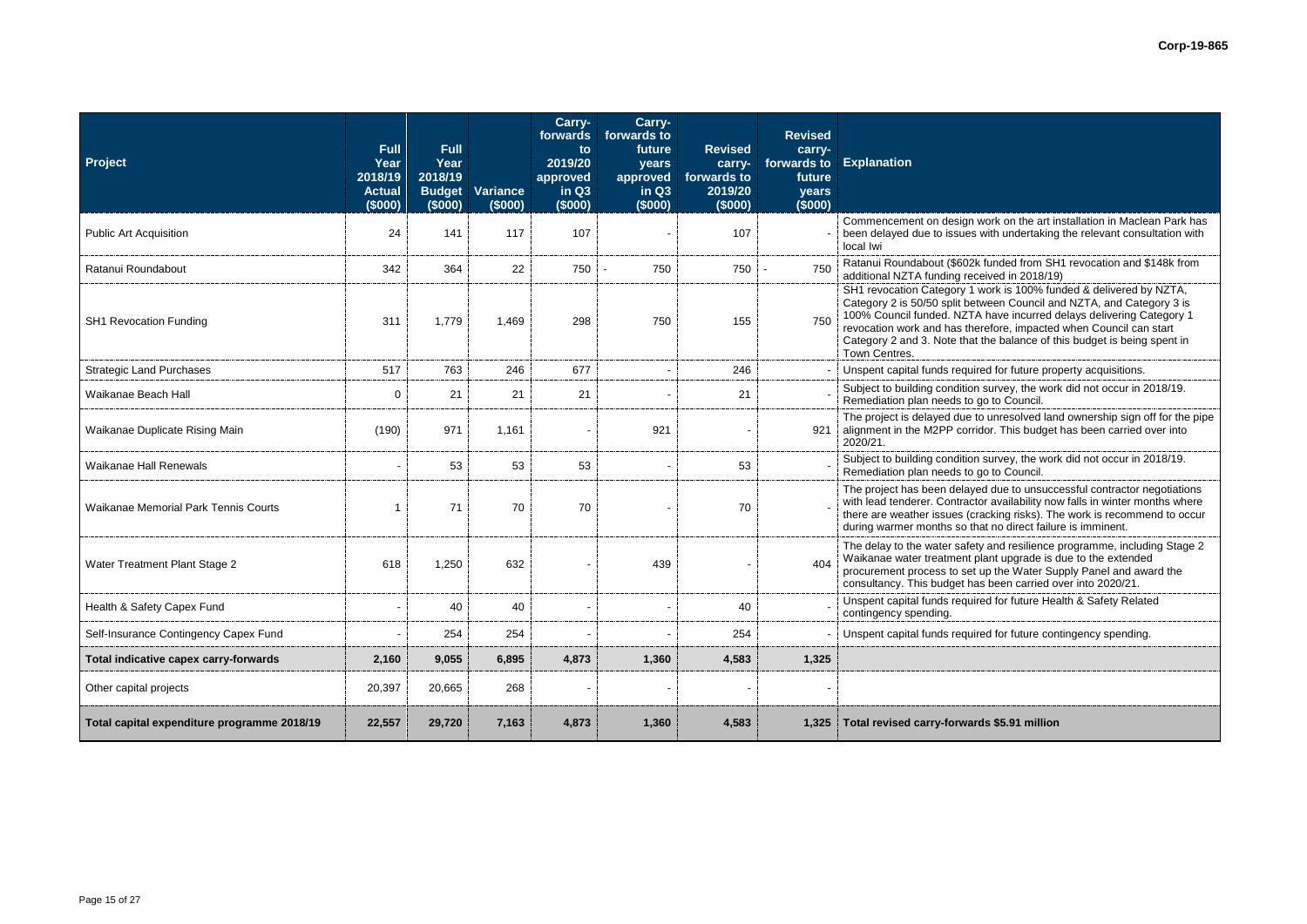- 45 The proposed carry-forwards of \$4.58 million into 2019/20 will reduce the capital programme for 2019/20 to \$35.38 million from the \$35.82 million approved in the 2019/20 Annual Plan. The Council will complete a review of the capital budget during the first quarter of 2019/20 as agreed and this will be presented to the Operations and Finance Committee for consideration as part of the Q1 2019/20 Finance Report.
- 46 There have been challenges within the Community Facilities programme this year which has led to reprioritisation of the existing capital programme. Below is a summary of the Community Facilities capital programme for 2018/19 including the revised proposed carry-forwards into 2019/20.
- 47 \$2.473 million carry-forwards was approved in Quarter 3 for the Community Facilities programme. This is now revised to \$2.465 million and forms part of the 2019/20 budget for Community Facilities Capital Programme totalled to \$4.52 million as a result of more spending in 2018/19 than planned.
- 48 The Council received \$50,000 from Greater Wellington Regional Council towards the installation of the Otaki Rivermouth Toilets.

| <b>Community Facilities Capital Programme</b>             |                          |                                                                                      |                |                                                                             |                                                               |                                                                                                        |
|-----------------------------------------------------------|--------------------------|--------------------------------------------------------------------------------------|----------------|-----------------------------------------------------------------------------|---------------------------------------------------------------|--------------------------------------------------------------------------------------------------------|
| Project                                                   | <b>Full</b><br>Year      | <b>Full</b><br>Year<br>2018/19 2018/19<br><b>Actual Budget</b><br>$($000)$ $ ($000)$ | (\$000)        | Carry-<br>forwards<br>Variance to 2019/20<br>approved<br>in $Q3$<br>(\$000) | <b>Revised</b><br>carry-<br>forwards<br>to 2019/20<br>(\$000) | <b>Full Year</b><br>2019/20<br><b>Budget</b> (incl<br><b>Revised</b><br>carry-<br>forwards)<br>(\$000) |
| Animal Management Shelter                                 | 24                       | 20                                                                                   | (4)            | 162                                                                         | 162                                                           | 238                                                                                                    |
| <b>Districtwide Housing Renewals</b>                      | 693                      | 244                                                                                  | (449)          |                                                                             |                                                               | 587                                                                                                    |
| Districtwide Toilets Planned Renewals                     | 25                       |                                                                                      | (25)           |                                                                             |                                                               |                                                                                                        |
| Eoc Building Renewal                                      | 42                       | 23                                                                                   | (19)           |                                                                             |                                                               | 3                                                                                                      |
| Eqp Building Remedial Work - Districtwide                 | 191                      | 409                                                                                  | 218            | 123                                                                         | 123                                                           | 123                                                                                                    |
| <b>Exterior Upgrade</b>                                   |                          |                                                                                      |                |                                                                             |                                                               | 3                                                                                                      |
| Furniture & Fittings                                      | 6                        | 108                                                                                  | 101            | 101                                                                         | 101                                                           | 139                                                                                                    |
| Kapiti College Performing Arts Centre                     |                          | 1,600                                                                                | 1,600          | 1,600                                                                       | 1,600                                                         | ,600                                                                                                   |
| Mahara Gallery - Council Funded                           | 222                      | 200                                                                                  | (22)           | 6                                                                           |                                                               | 270                                                                                                    |
| Matatua Rd House Upgrade                                  |                          | 13                                                                                   | 13             |                                                                             |                                                               | 16                                                                                                     |
| Matatua Road                                              | 15                       |                                                                                      | (15)           |                                                                             |                                                               |                                                                                                        |
| Old Otaki Service Centre/Museum                           | 1                        | 31                                                                                   | 30             | 31                                                                          | 30                                                            | 30                                                                                                     |
| <b>Otaki Building Renewals</b>                            | 12                       | 25                                                                                   | 14             |                                                                             |                                                               |                                                                                                        |
| Otaki College Gymnasium                                   | $\overline{2}$           |                                                                                      | (2)            |                                                                             |                                                               | 52                                                                                                     |
| Otaki Hall Planned Renewals                               |                          | 23                                                                                   | 23             |                                                                             |                                                               |                                                                                                        |
| <b>Otaki Housing Renewals</b>                             | 40                       | 23                                                                                   | (17)           |                                                                             |                                                               |                                                                                                        |
| <b>Otaki New Toilets</b>                                  | 100                      | 25                                                                                   | (75)           |                                                                             |                                                               |                                                                                                        |
| Otaki Theatre                                             |                          | 26                                                                                   | 26             |                                                                             |                                                               |                                                                                                        |
| <b>Otaki Theatre Renewals</b>                             | 3                        | 50                                                                                   | 48             | 48                                                                          | 48                                                            | 116                                                                                                    |
| Paekakariki - Hall Furniture Renewals                     |                          |                                                                                      |                |                                                                             |                                                               | 3                                                                                                      |
| Paekakariki - Reroof                                      |                          |                                                                                      |                |                                                                             |                                                               | $\overline{c}$                                                                                         |
| Paraparaumu - Memorial Hall Renewals                      | 65                       | 260                                                                                  | 195            | 183                                                                         | 183                                                           | 327                                                                                                    |
| Paraparaumu - Sports Hall Renewals                        |                          |                                                                                      |                |                                                                             |                                                               | 255                                                                                                    |
| Paraparaumu Housing Renewals                              | $\mathbf{0}$             | 9                                                                                    | 9              |                                                                             |                                                               |                                                                                                        |
| Paraparaumu/Raumati-Community Centre Entry                | 4                        | 147                                                                                  | 144            | 146                                                                         | 144                                                           | 144                                                                                                    |
| Planned Renewals - Paraparaumu                            | 42                       |                                                                                      | (42)           |                                                                             |                                                               |                                                                                                        |
| Raumati - Poolside Restaurant                             | 52                       | 51                                                                                   | (1)            |                                                                             |                                                               | 505                                                                                                    |
| Reikorangi Hall Planned Renewals (Capex funded fom Parks) | $\overline{4}$           | 30                                                                                   | 26             |                                                                             |                                                               |                                                                                                        |
| <b>Rental Properties Renewals</b>                         | 30                       | 56                                                                                   | 27             |                                                                             |                                                               |                                                                                                        |
| Takiri House Capex                                        | 130                      |                                                                                      | (130)          |                                                                             |                                                               |                                                                                                        |
| Waikanae - Beach Hall Planned Renewals                    | $\overline{0}$           | 21                                                                                   | 21             | 21                                                                          | 21                                                            | 21                                                                                                     |
| Waikanae - Hall Renewals                                  | $\overline{\phantom{a}}$ | 53                                                                                   | 53             | 53                                                                          | 53                                                            | 63                                                                                                     |
| Waikanae - Public Toilet Renewals                         | $\overline{7}$           |                                                                                      | (7)            |                                                                             |                                                               |                                                                                                        |
| Waikanae Housing Renewals                                 | $\overline{\phantom{a}}$ |                                                                                      |                |                                                                             | $\blacksquare$                                                | 5                                                                                                      |
| Waikanae Library Building Upgrade                         | 262                      | 945                                                                                  | 683            |                                                                             |                                                               |                                                                                                        |
| Waikanae Memorial Hall - Small Projects                   |                          |                                                                                      |                |                                                                             |                                                               | 18                                                                                                     |
| Waikanae Senior Citizen Hall Renewals                     |                          | $\overline{4}$                                                                       | $\overline{4}$ |                                                                             |                                                               |                                                                                                        |
| <b>Total Community Facilities Capex</b>                   | 1,971                    | 4,399                                                                                | 2,428          | 2,473                                                                       | 2,465                                                         | 4,521                                                                                                  |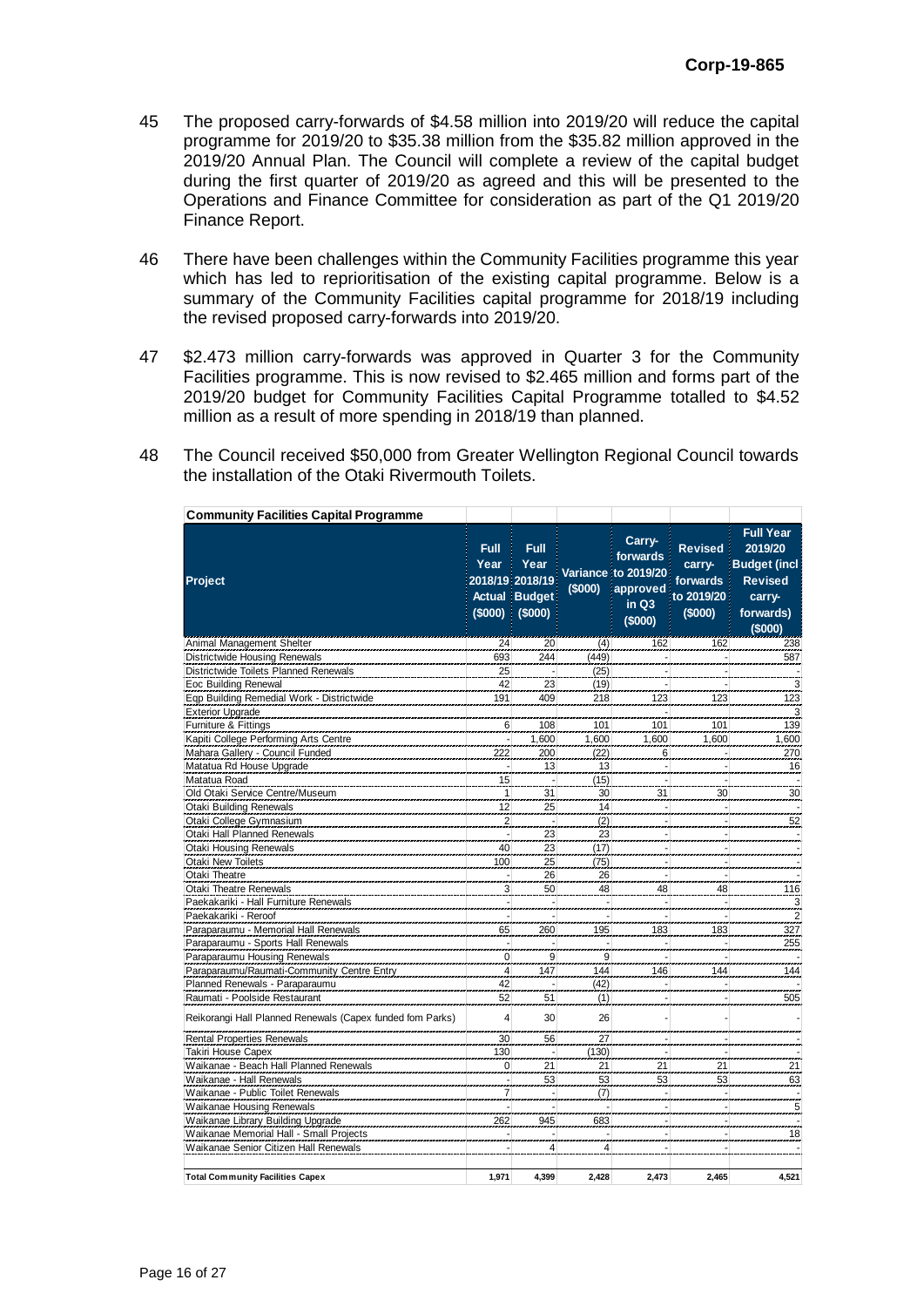# **Part G: Outstanding Rates Debt as at 30 June 2019**

- 49 As part of the wider strategy of continuing to better manage and reduce the Council's debt we need to ensure that everyone is paying their fair share when it comes to general property rates and water rates.
- 50 The Council's rates team has always performed a debt collection role when it comes to unpaid rates. Like a number of other councils around the country we are now using the services of a Local Government Shared Services agency, Debt Management Central (DMC), to assist our team with collecting outstanding rates debts.
- 51 DMC is working with the Council and within its rating policies, following the same process our own debt collection staff use. This framework for recovery of unpaid rates is set out in the Local Government (Rating) Act 2002.

#### **Property rates outstanding (Excluding water rates)**



52 The total property rates outstanding as at 30 June 2019 was \$1.87 million (30 June 2018: \$2.25 million).

53 The Council has collected \$1.78 million of rate arrears since 1 July 2018. DMC have worked with ratepayers to firstly set up workable payment arrangements, and have also issued mortgagee notifications where appropriate. This will continue during the 2019/20 year, allowing the Council to reduce its borrowing levels.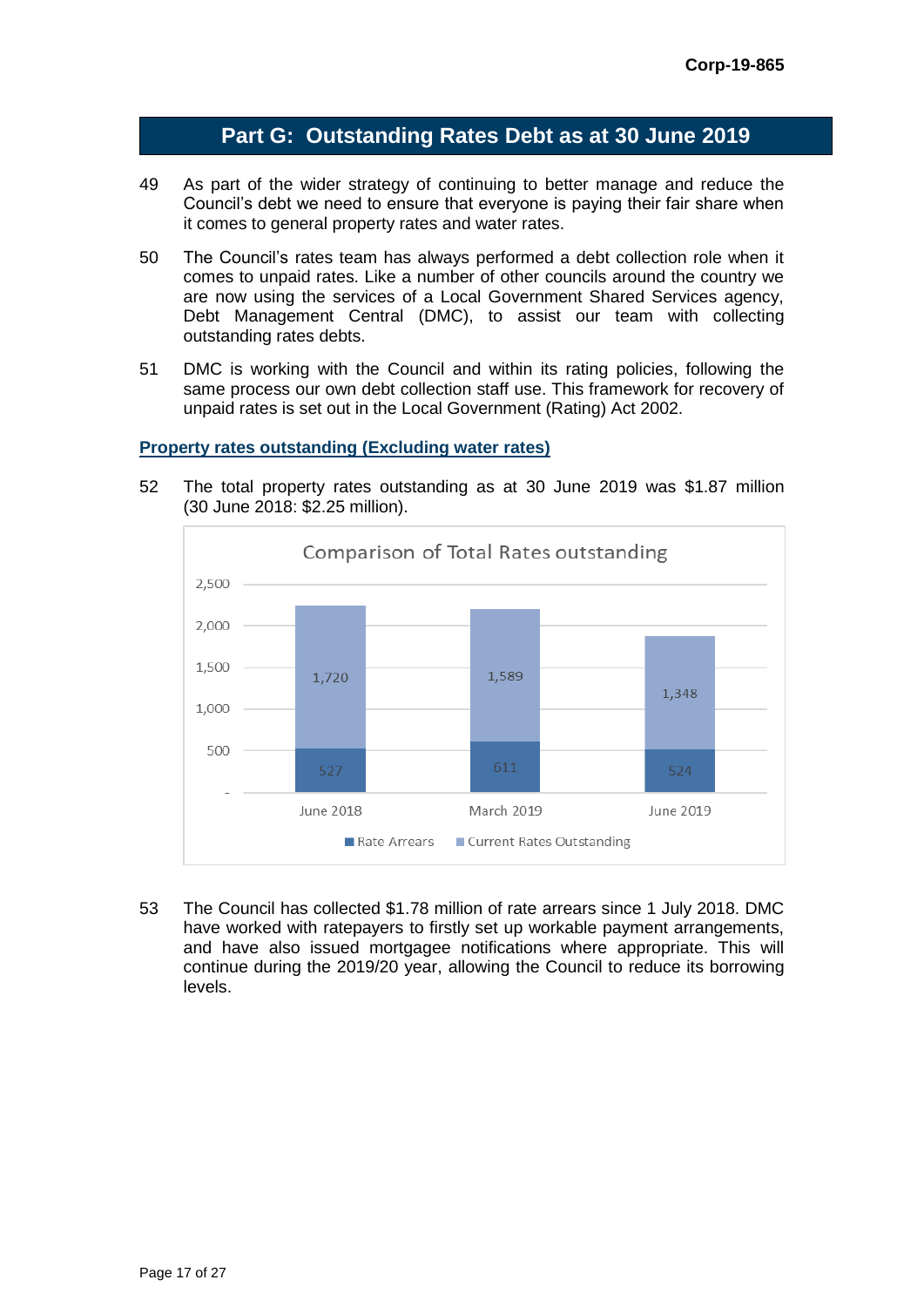54 The Council collects rates on behalf of the Greater Wellington Regional Council. There is \$1.35 million of current rates outstanding as at 30 June 2019 split as follows:

| <b>Breakdown of current rates</b><br>outstanding | <b>Rates</b><br>\$000 | <b>Penalties</b><br>\$000 | <b>Current</b><br>rates<br>outstanding<br>\$000 |
|--------------------------------------------------|-----------------------|---------------------------|-------------------------------------------------|
| Kāpiti Coast District Council rates              | 899                   | 247                       | 1,146                                           |
| <b>Greater Wellington Regional Council</b>       | 159                   | 44                        | 202                                             |
| Total                                            | 1.057                 | 291                       | 1.348                                           |

55 The graph below shows a comparison of the \$524,000 of rate arrears outstanding as at 30 June 2019 and for the previous 4 years.



56 The graph below details the rates arrears of \$524,000 by property use category. The majority of the total rate arrears are from residential and lifestyle properties.

![](_page_17_Figure_6.jpeg)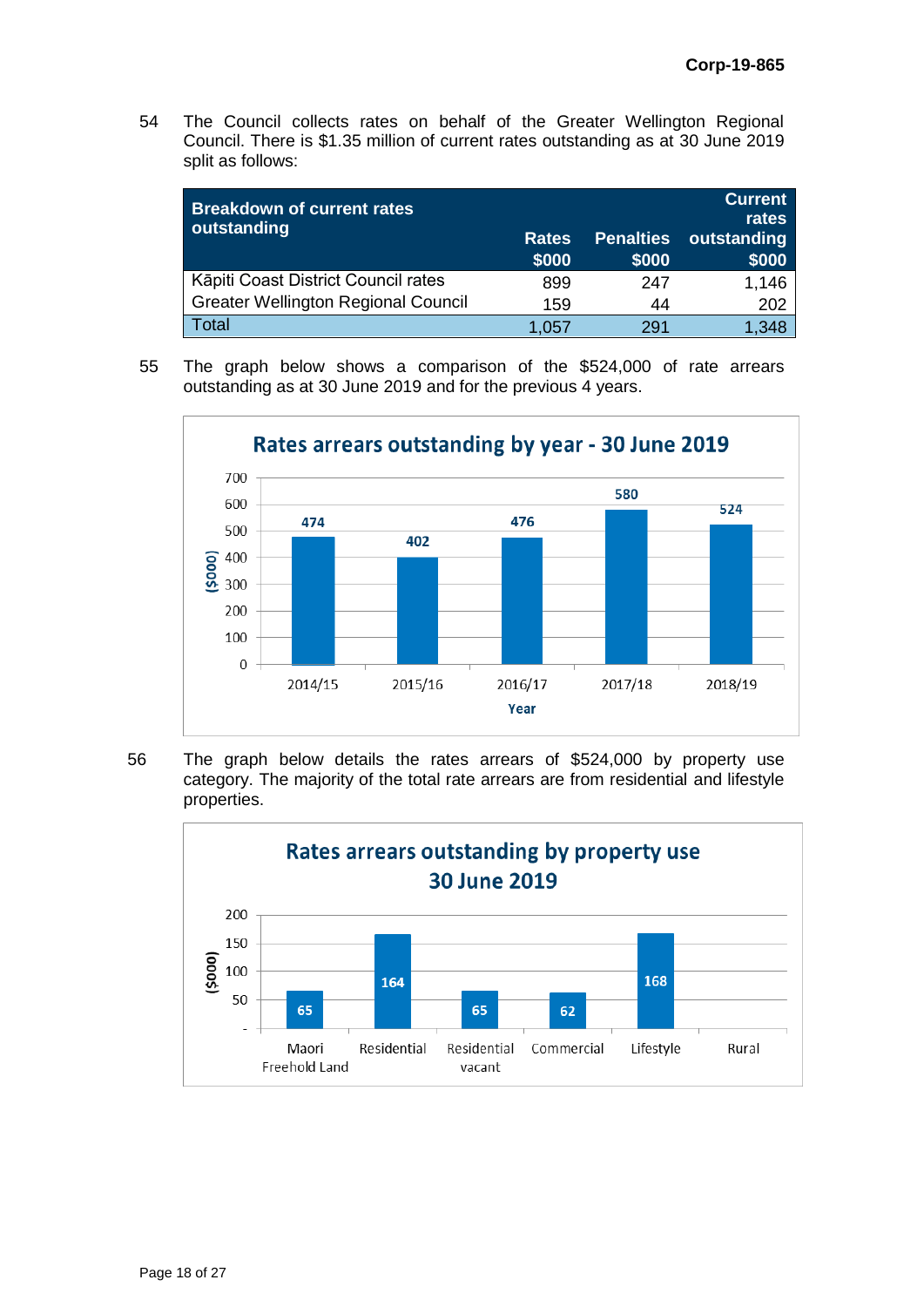- 57 The rates arrears from Māori freehold land rate is arrears owed to Greater Wellington Regional Council.
- 58 There are a small number of properties with significant outstanding arrears over a number of years which we have started work to address. Further information will be provided to the Committee as we work through the required legal steps for collection of this long outstanding debt.

#### **Water rates outstanding**

- 59 A total of \$498,000 of water rates is overdue as at 30 June 2019 (\$782,000 as at 30 June 2019).
- 60 Water rate payments received are first applied to water rate arrears. The chart below reflects the overall water rates debt as at 30 June 2019, 31 March 2019 and 30 June 2018;

![](_page_18_Figure_6.jpeg)

61 The graph below details the total water rates outstanding by property use category. The majority of the outstanding water rates are from residential properties.

![](_page_18_Figure_8.jpeg)

62 \$654,615.17 or 72% of outstanding water rates relate to individual debtor balances of less than \$500.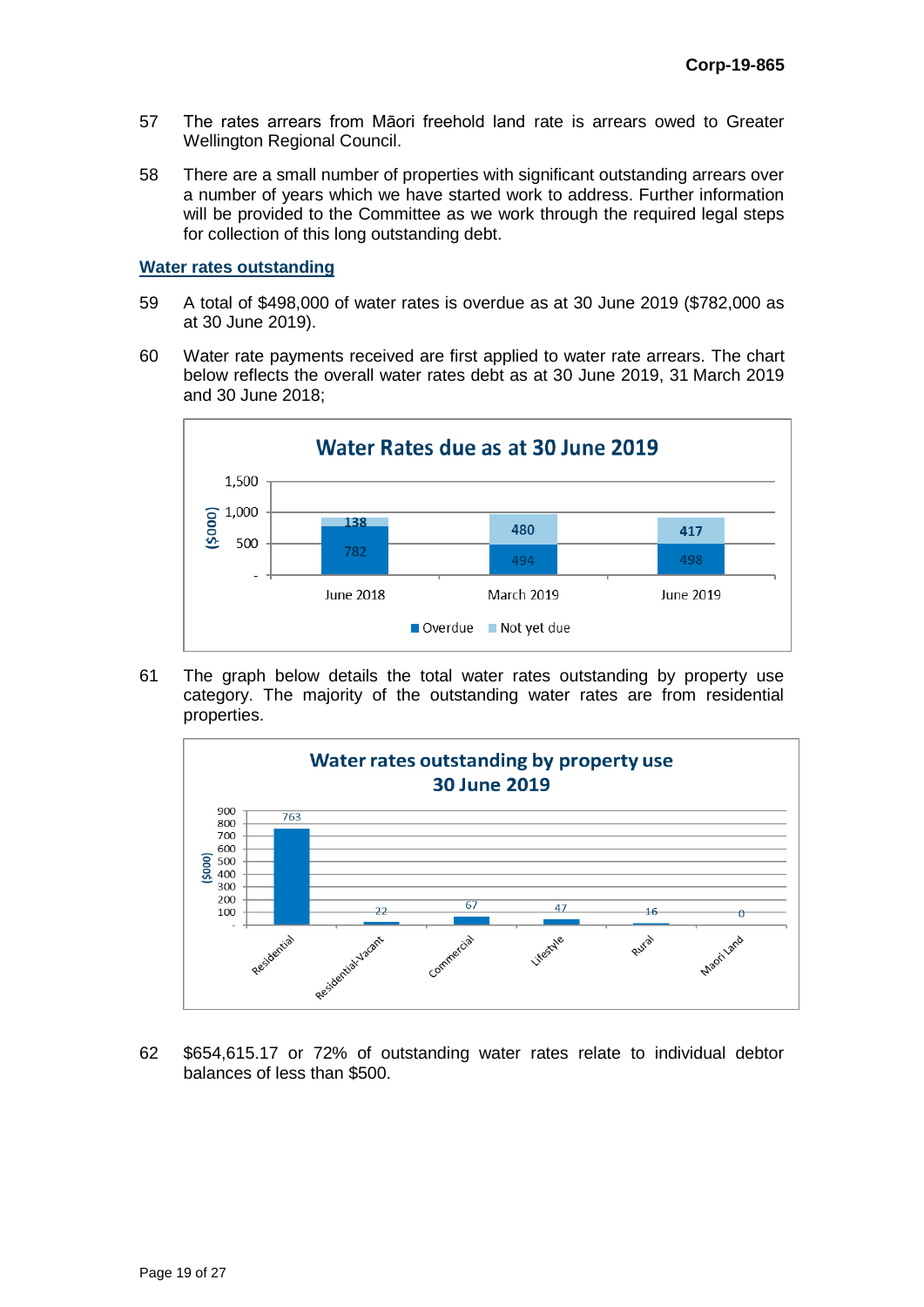63 The graph below details the ageing of the total water rates outstanding. \$408,000 (30 June 2018: \$728,000) or 45% of the Council's outstanding water rates are 90 days or older. The Council has seen a 31% reduction in balances 90 days or older when compared to the prior year as a result of the increased focus on collection.

![](_page_19_Figure_2.jpeg)

64 Table 7 below details the total rate remissions approved to 30 June 2019 against the full year budget. Applications for rates assistance were posted to eligible property owners in December 2018. Applications received during January and February were processed in Q3. Applications received since February were processed in Q4.

| Table 7                                                                                                                                          | <b>Actual</b> | <b>Forecast</b> | <b>Budget</b> | Variance |
|--------------------------------------------------------------------------------------------------------------------------------------------------|---------------|-----------------|---------------|----------|
|                                                                                                                                                  | \$000         | \$000           | \$000         | \$000    |
| Community properties (Council and private<br>ownership), sporting, recreational and other<br>community organisations                             | 96            | 96              | 195           | 20       |
| Residential rating units containing two separately<br>habitable units                                                                            | 79            | 79              |               |          |
| Rates Assistance including ongoing financial<br>assistance, temporary financial assistance and<br>water rate remission for vulnerable households | 195           | 195             | 200           | 5        |
| Total                                                                                                                                            | 370           | 370             | 395           | 25       |

- 65 Central Government rate rebates of \$1.408 million (2,370 properties) have been granted up to 30 June 2019. (\$1.20 million (2,027 properties) to 30 June 2018). The Council provides the approved rates rebate (up to \$630 per rateable property) to the successful applicants and recovers the costs directly from the Department of Internal Affairs.
- 66 The Council actively promotes the Government rates rebate and remissions on radio, Facebook and through adverts in the local papers and has worked with Grey Power and the Older Persons' Council to promote remissions and rebates more widely.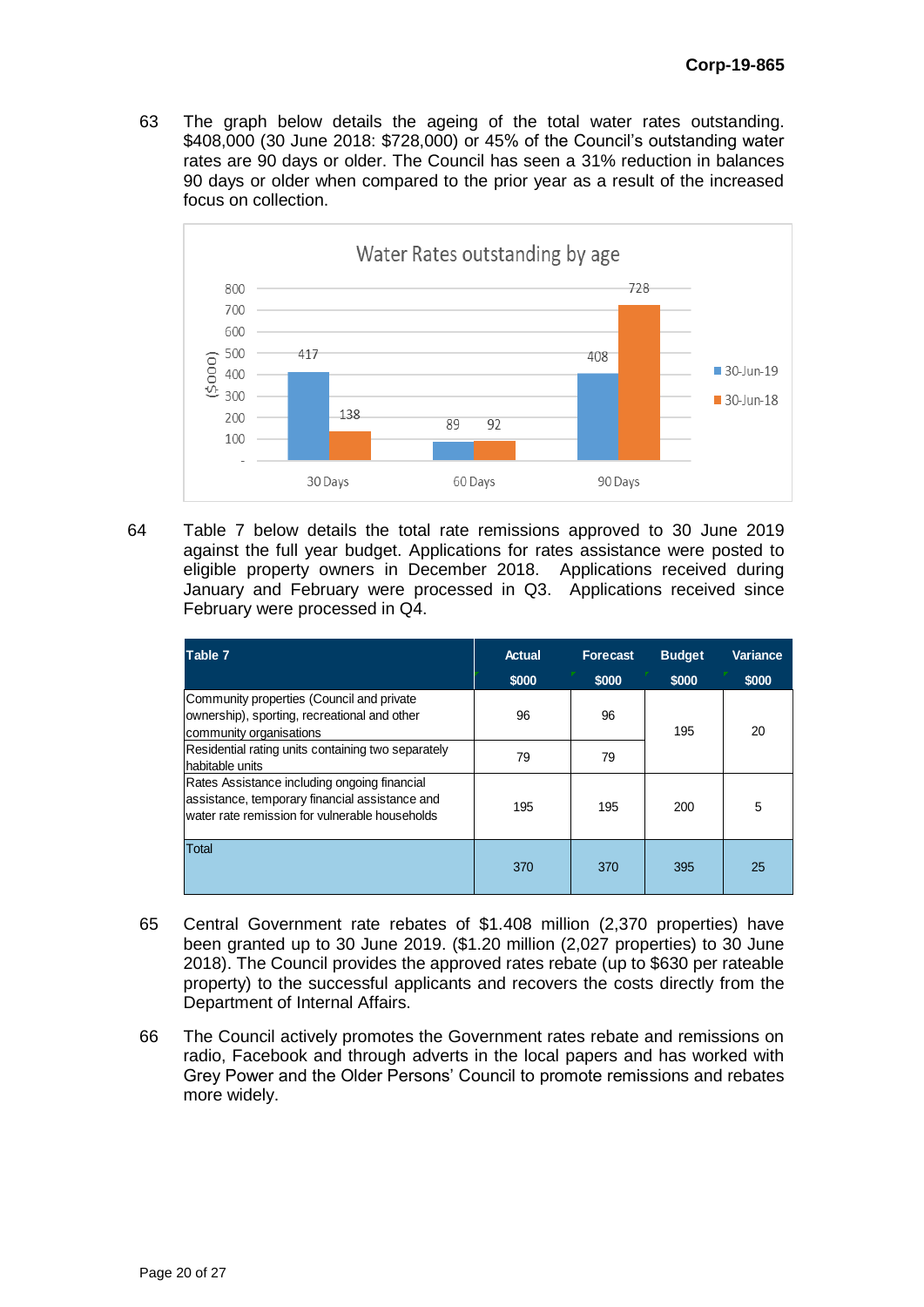- 67 Kapiti was one of three Council's invited to take part in an online rates rebate trial during June 2019 with the Department of Internal Affairs (DIA) Innovation lab. The other Councils involved in the trial were Tauranga and Hutt City. The online application form provided an alternative to the current paper form, allowing customers to complete and submit an application at home without the need to provide supporting income information. As with the paper form need to provide supporting income information. customers were still required to sign the online application in front of a witness at Council before the application could be processed.
- 68 A total of 51 applications were submitted online during the month of June 2019, of which 21 were approved by DIA. We are awaiting confirmation that the trial will continue through August and September.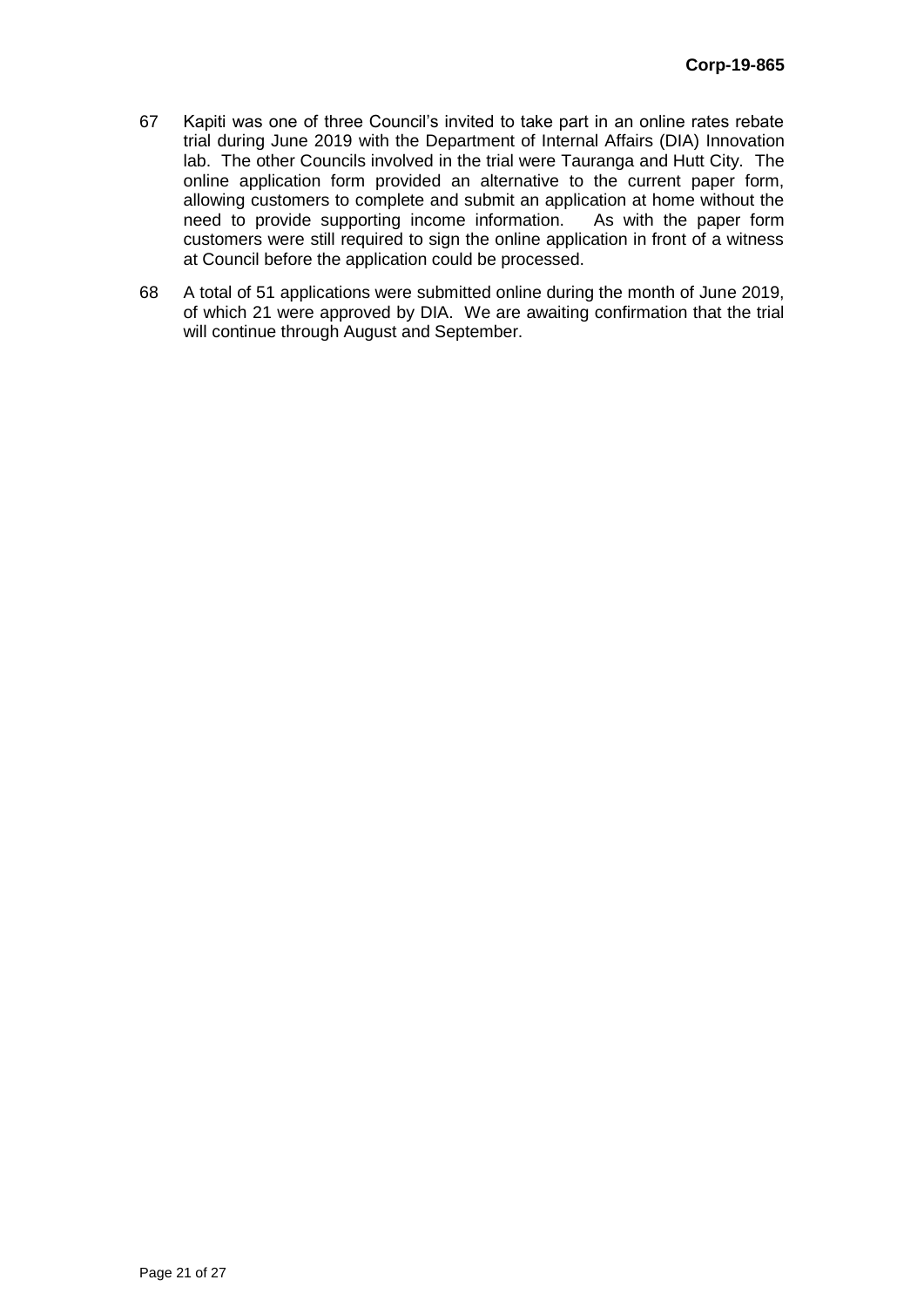# **Part H: Treasury Management**

## **SUMMARY**

- 69 During the past twelve months, the Council issued \$35 million of new debt and \$30 million of long term debt matured.
- 70 The Table below shows the movement in the Council's debt balance for the past twelve months.

|                               |              | <b>Explained by:</b>          |                               |                                |                              |  |  |  |  |
|-------------------------------|--------------|-------------------------------|-------------------------------|--------------------------------|------------------------------|--|--|--|--|
| <b>Borrowings</b>             | <b>Gross</b> | <b>Pre-funding borrowings</b> |                               |                                |                              |  |  |  |  |
|                               | borrowings   | ТD<br>March 2019              | <b>TD</b><br><b>Sept 2019</b> | <b>TD</b><br><b>April 2020</b> | <b>TD</b><br><b>Oct 2020</b> |  |  |  |  |
|                               | \$000        | \$000                         | \$000                         | \$000                          | \$000                        |  |  |  |  |
| Opening balance 1 July 2018   | 205,000      | 30.000                        | 15.000                        |                                |                              |  |  |  |  |
| New Long term debt issued YTD | 35,000       | $\overline{\phantom{a}}$      | 5.000                         | 20,000                         | 10,000                       |  |  |  |  |
|                               |              |                               |                               |                                |                              |  |  |  |  |
| Matured Long term debt        | (30,000)     | (30,000)                      |                               |                                |                              |  |  |  |  |
| <b>Total</b>                  | 210,000      |                               | 20,000                        | 20,000                         | 10,000                       |  |  |  |  |

71 As at 30 June 2019, the Council had \$62.44 million of cash, term deposits and borrower notes on hand. This is broken down as follows:

| <b>Term deposits &amp; Borrower Notes</b>                      | Prefunding<br>borrowings<br>\$000 | Prefunding<br>capex<br>\$000 | <b>Borrower</b><br>notes<br>\$000 | Cash<br>\$000 | Total cash,<br>term<br>deposits and<br>borrower<br>notes<br>\$000 |
|----------------------------------------------------------------|-----------------------------------|------------------------------|-----------------------------------|---------------|-------------------------------------------------------------------|
| LGFA debt maturing September 2019                              | 20,000                            |                              |                                   |               | 20,000                                                            |
| LGFA debt maturing April 2020                                  | 20,000                            |                              |                                   |               | 20,000                                                            |
| LGFA debt maturing Oct 2020                                    | 10,000                            |                              |                                   |               | 10,000                                                            |
| Surplus cash placed on TD for 18/19 Capital Works<br>Programme |                                   | 5,000                        |                                   |               | 5,000                                                             |
| Surplus cash                                                   |                                   |                              |                                   | 4,081         | 4,081                                                             |
| Borrower notes held                                            |                                   |                              | 3,360                             |               | 3,360                                                             |
| <b>Total</b>                                                   | 50,000                            | 5.000                        | 3,360                             | 4.081         | 62,441                                                            |

- 72 The RBNZ has cut the official cash rate (OCR) by 0.25% to 1.5% in May 2019.
- 73 The Council's weighted average cost of borrowing for the quarter ended 30 June 2019 was 4.46% compared to the budget of 4.8%.

#### **Net debt**

74 Net debt is the measure of the Council's total borrowings less cash on hand and cash investments (including Local Government Funding Agency (LGFA) borrower notes). Net debt is used to calculate two of the Council's treasury policy limits.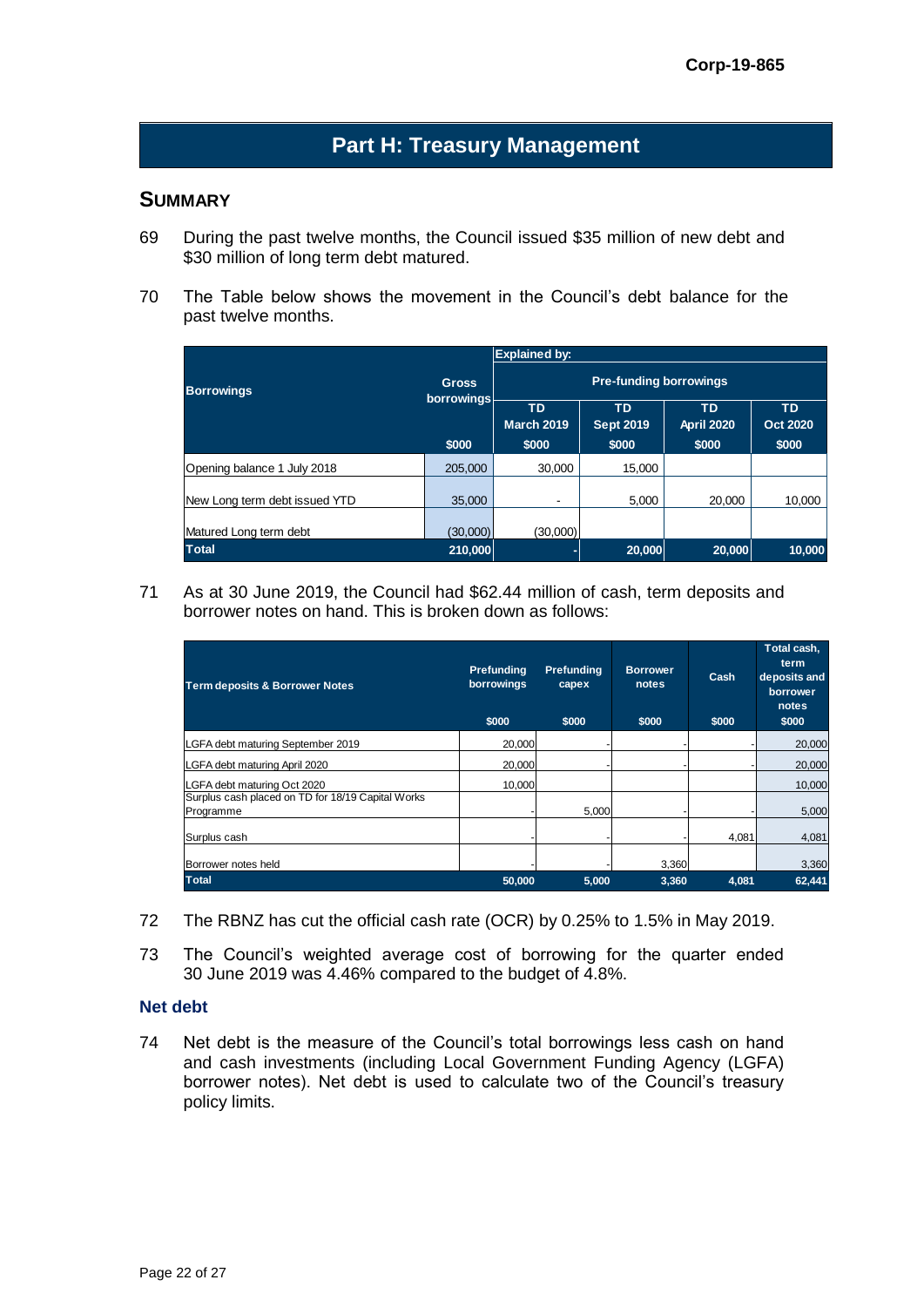75 The table below shows the Council's net debt as at 30 June 2019 against full year forecast and budget.

|                       | <b>Full Year</b><br><b>Actuals</b><br>2018/19<br>\$000's | Full Year<br><b>Budget</b><br>2018/19<br>\$000's | Full Year<br><b>Variance</b><br>2018/19<br>\$000's | <b>Full Year</b><br>2017/18<br>\$000's |
|-----------------------|----------------------------------------------------------|--------------------------------------------------|----------------------------------------------------|----------------------------------------|
| External debt         | 210,000                                                  | 226,175                                          | (16, 175)                                          | 205,000                                |
| less borrower notes   | (3,360)                                                  | (3,619)                                          | 259                                                | (3,280)                                |
| less cash investments | (59,086)                                                 | (60,000)                                         | 914                                                | (53, 552)                              |
| <b>Net debt</b>       | 147,554                                                  | 162,556                                          | (15,002)                                           | 148,168                                |

76 The Council is targeting through its financial strategy to keep net borrowings below 200% of operating income. The Council has achieved net borrowings as a share of operating income of 180% at the end of June 2019.

#### **Treasury policy limits**

- 77 The treasury management policy (Policy) contains three financial ratios with either a maximum or minimum policy limit.
- 78 The Policy sets the maximum limit for the ratio of net interest expense to total operating revenue of 20%. The chart below shows actual limits achieved for each quarter.

![](_page_22_Figure_7.jpeg)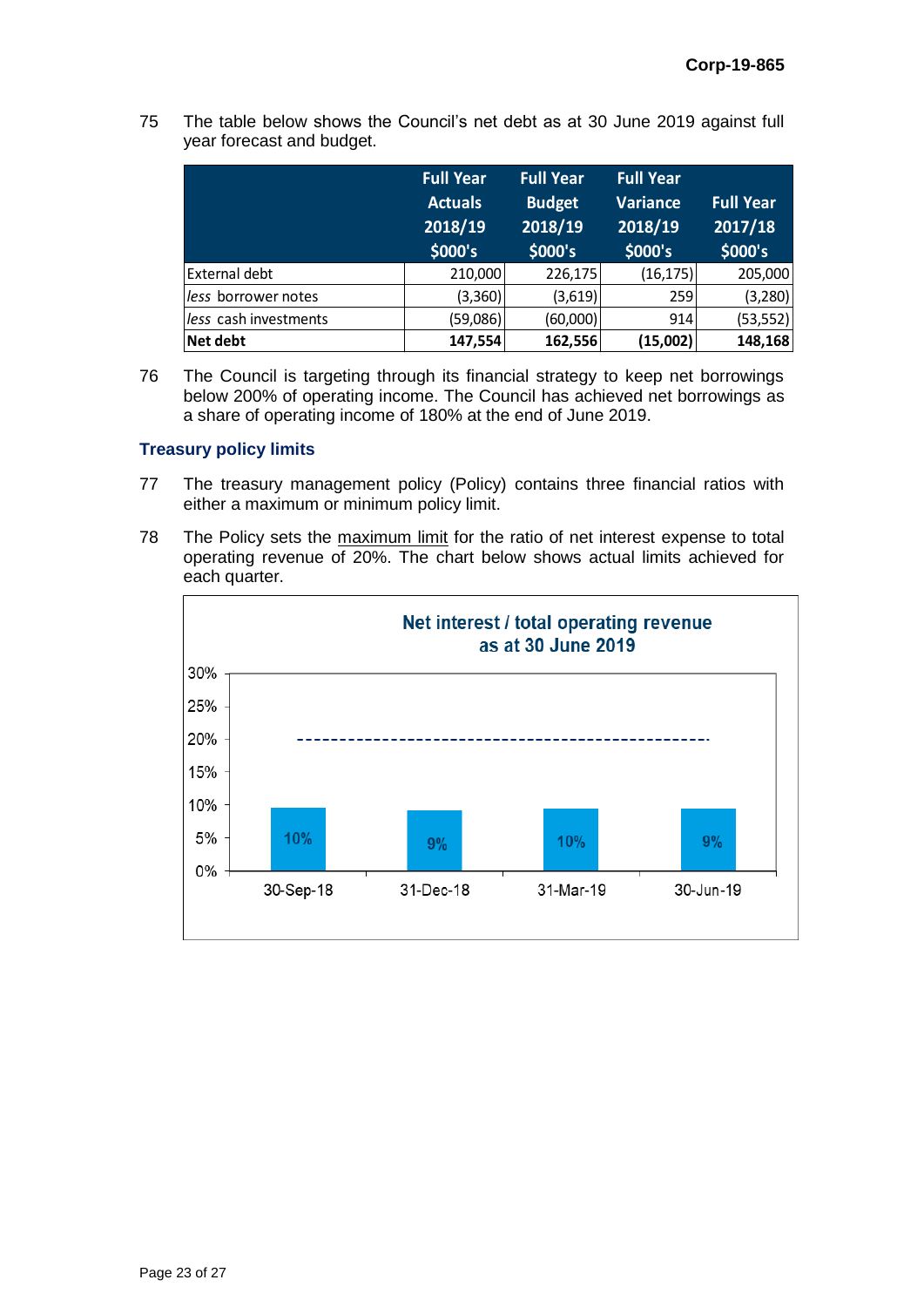79 The Policy sets the minimum limit for the liquidity ratio of 110%. This is a measure of the Council's available financial facilities compared to its current debt levels. The chart below shows actual limits achieved for each quarter.

![](_page_23_Figure_2.jpeg)

80 The Policy sets the maximum limit for net debt to operating income of 240%. This is a measure of the Council's ability to repay its debt from the operating revenue it receives during a given financial year.

![](_page_23_Figure_4.jpeg)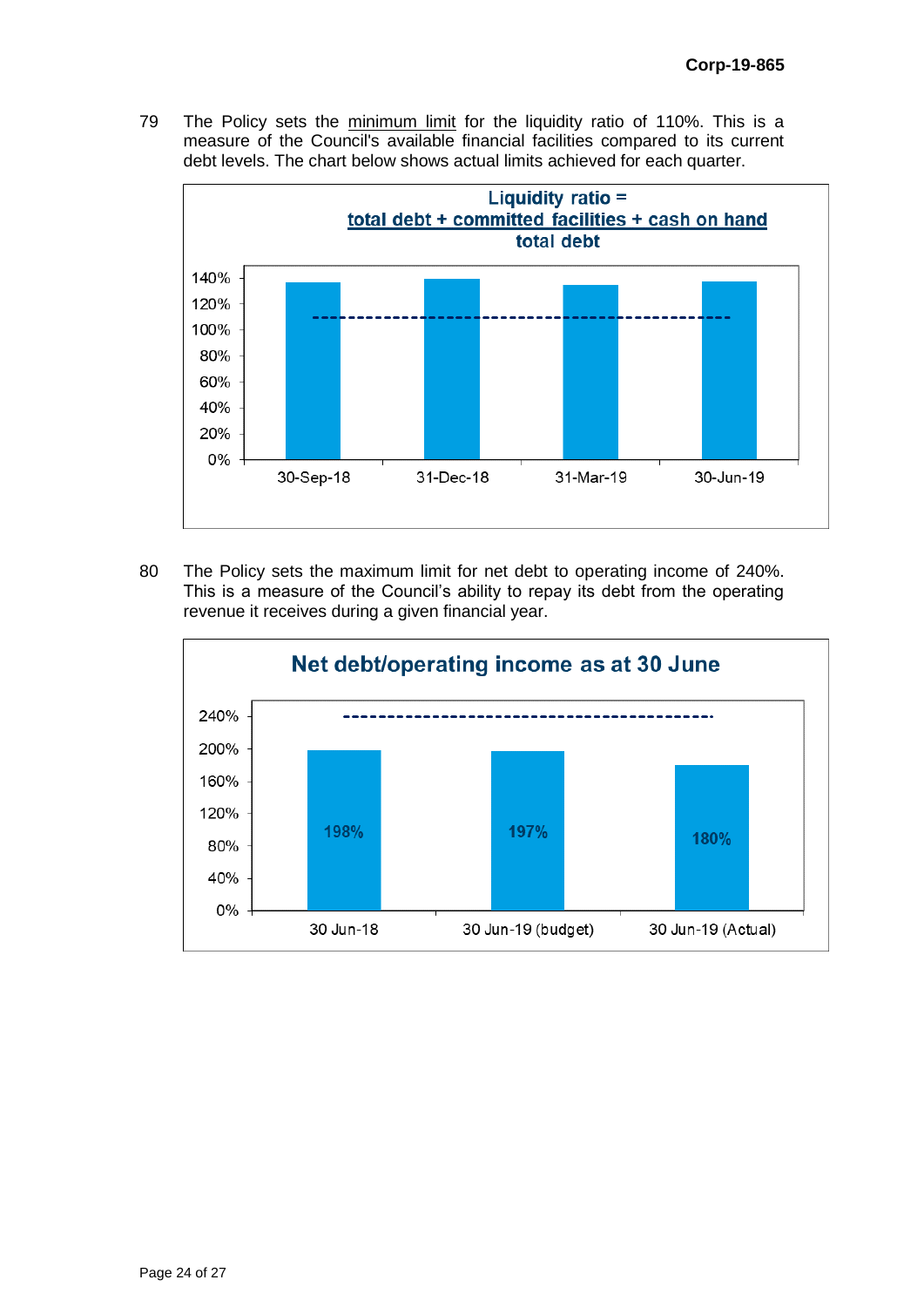# **Part I: Asset Revaluation**

- 81 The Council's asset valuations are performed with sufficient regularity to ensure the carrying amounts are maintained at fair value. All valuations are performed by independent qualified valuers.
- 82 By maintaining asset values at fair value, the Council ensures that it best achieves intergenerational equity whereby ratepayers pay their fair share, and only their fair share, of the assets they use and benefit from.
- 83 From 1 July 2015, Council transitioned to an annual rolling asset revaluation programme as set our below:

|                                       | <b>Revaluation</b> |                              |
|---------------------------------------|--------------------|------------------------------|
| <b>Asset classification</b>           | date               | Subsequent revaluation       |
| Roading & bridges, (excluding land    |                    |                              |
| under roads)                          | 30 June 2019       | Every two years thereafter   |
| Land and buildings (including land    |                    |                              |
| under roads revaluations)             | 30 June 2020       | Every three years thereafter |
| Parks and reserves structures         | 30 June 2020       | Every three years thereafter |
| Water, wastewater and stormwater      |                    |                              |
| (including seawalls and river control | 30 June 2020       | Every two years thereafter   |

- 84 Roading assets including bridges and culverts were last revalued by Stantec New Zealand (formally MWH) in June 2017.
- 85 The table below details the increase per asset type due to the revaluation:

| <b>Asset</b><br><b>Classification</b> | <b>Valuer</b>  | <b>Carrying Amount</b> Revaluation<br>30 June 2019<br>\$000 | 30 June 2019<br>\$000 | <b>Revaluation</b><br><b>Uplift</b><br>\$000 | <b>Change</b> | <b>LTP 18/19</b><br><b>Reval Uplift</b><br>\$000 |
|---------------------------------------|----------------|-------------------------------------------------------------|-----------------------|----------------------------------------------|---------------|--------------------------------------------------|
| Roading                               | Stantec        | 303,039,587                                                 | 321,231,072           | 18,191,485                                   | 6%            | 11,726,334                                       |
| Roading Bridges &                     |                |                                                             |                       |                                              |               |                                                  |
| <b>Culverts</b>                       | <b>Stantec</b> | 11,849,495                                                  | 12,641,598            | 792.103                                      | 7%            | 539,293                                          |
|                                       |                | 314,889,082                                                 | 333,872,670           | 18,983,588                                   | 6%            | 12,265,627                                       |
| Land Under Roads Not revalued         |                |                                                             |                       |                                              |               | 31,101,730                                       |
|                                       |                |                                                             |                       |                                              |               | 43,367,357                                       |

- 86 To be consistent with the Council's other asset classes of land and buildings, we have elected to revalue land under roads at the same time in 30 June 2020.
- 87 Roading assets have increased by \$18.98 million and is mainly due to:
	- Changes within the roading network due to the State Highway **improvements**
	- Since the 2017 revaluation, Council has had a change in Roading Contractor from Downer to Higgins with an increase in unit contact rates.
	- Stantec have used the actual unit contract rates in this valuation where they have been available. The increase in unit contract rates has seen some asset such manholes and sumps value double since the 2017 valuation.
	- Continuous improvement of the asset management and data quality held in the Roading Asset Management System (RAMM).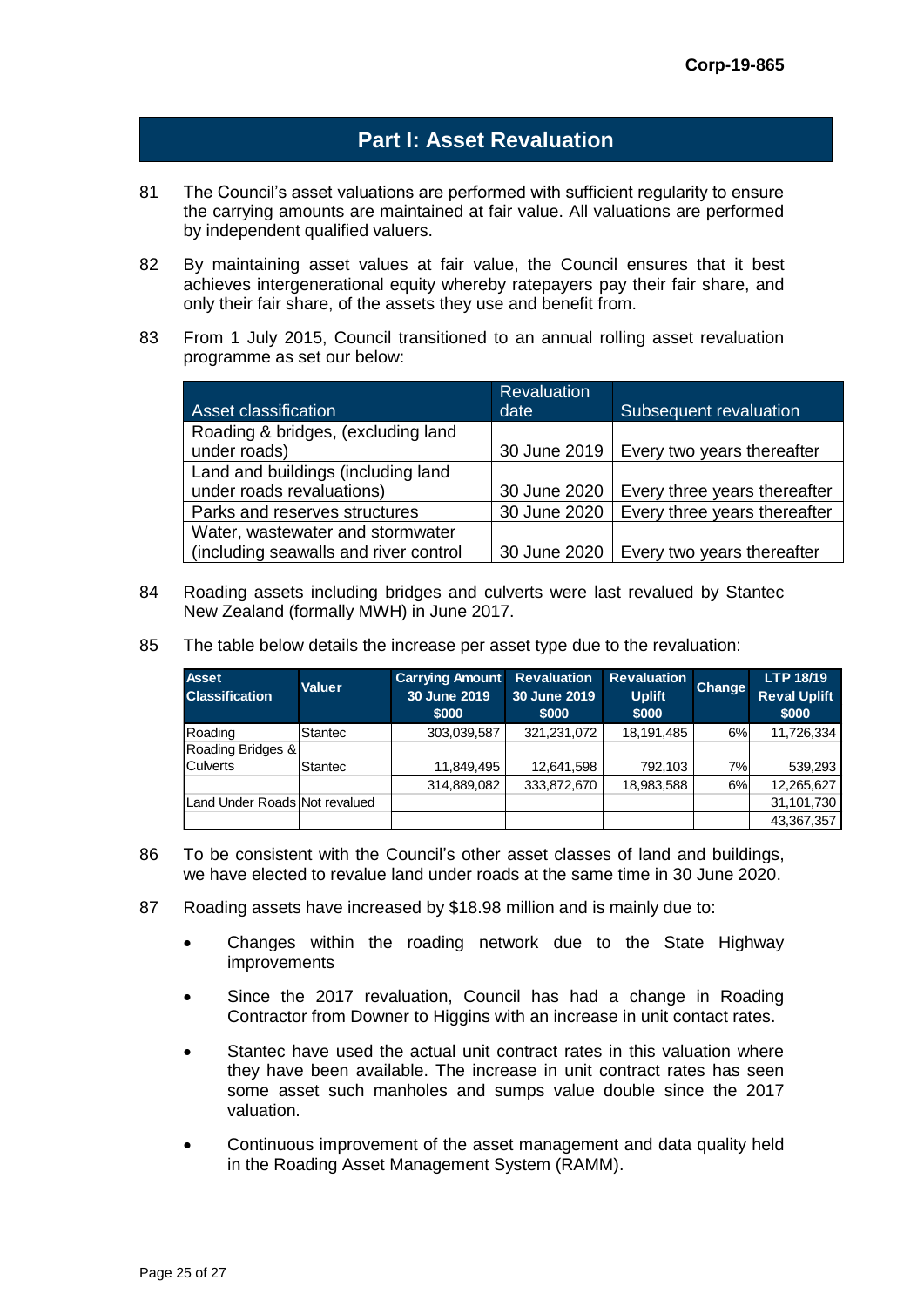- 88 Roading assets comprise of a number of different asset components with some being non-depreciable, including for example, formation costs.
- 89 The increase in asset values often results in higher depreciation costs in the out-years. This was fully considered during the 2019/20 Annual Plan determination process and the resultant increase in depreciation remains within budget at this stage.
- 90 In addition, the value of the Waikanae Library and Te Newhanga Kāpiti Community Centre have been adjusted to reflect the current conditions of the buildings.

# **CONSIDERATIONS**

# Financial Consideration

91 The financial information as detailed in Parts A to I of this report (Corp-19-865) is unaudited. Best endeavours have been made by all Council officers to ensure the accuracy, completeness and robustness of the financial information contained herein as at the time of issuance of this report.

# Legal Considerations

92 There are no legal considerations arising from this report.

## **Consultation**

93 There is no requirement to consult on the issues discussed in this report.

### Policy Implications

94 There are no policy implications arising from this report.

### Tāngata Whenua

95 There are no tāngata whenua considerations arising from this report.

# **SIGNIFICANCE AND ENGAGEMENT POLICY**

96 This matter has a low level of significance under the Council Policy.

### Publicity Considerations

97 There are no publicity considerations arising from this report.